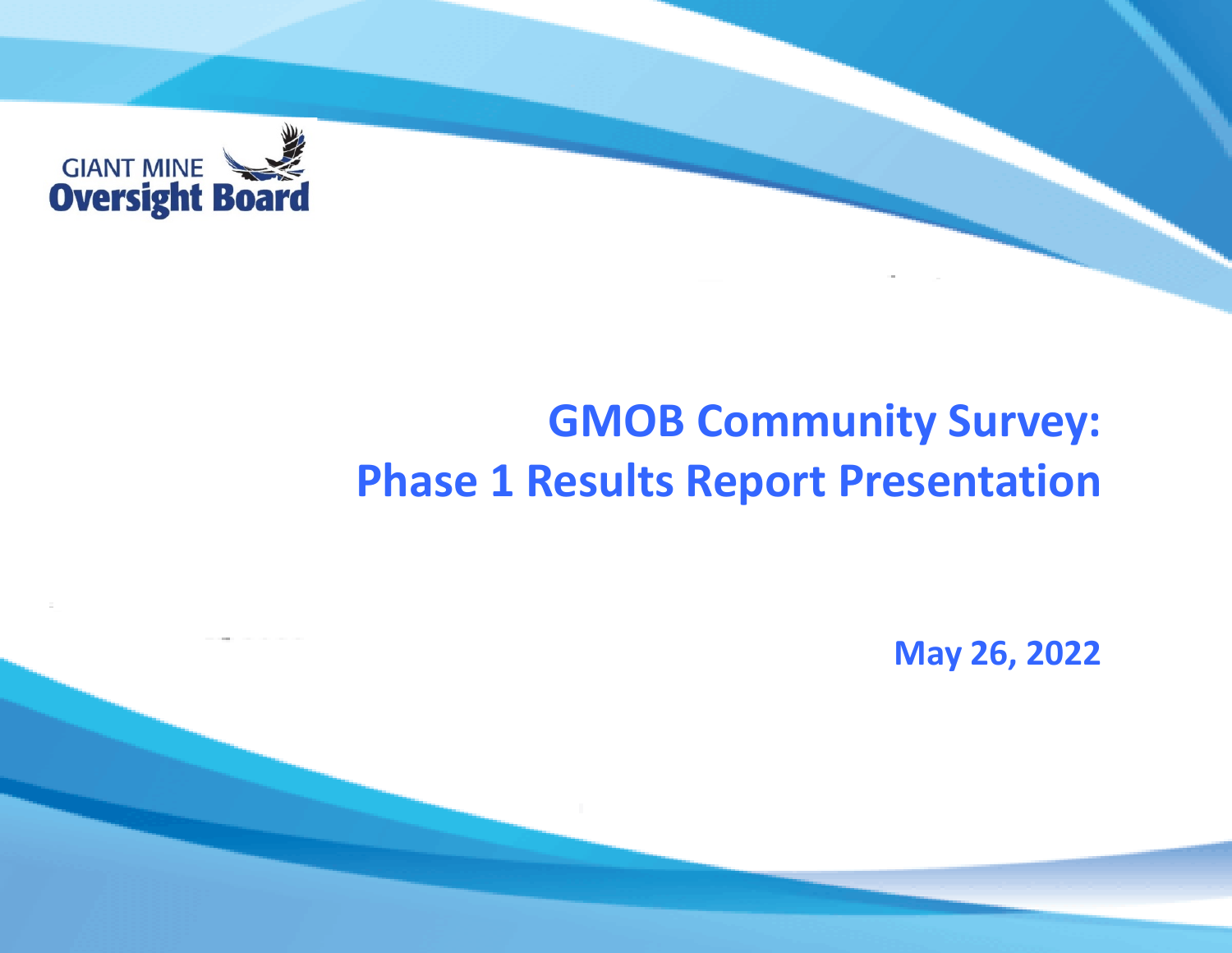# **Todays Presentation**

- To explain the purpose of the survey.
- $\blacktriangleright$  To outline the method and limitations of the survey and analysis.
- **To share the Phase 1 results.**
- $\blacktriangleright$  To outline the remaining work to be done.
- **Most importantly, to thank the community** for their input to date and encourage residents to fill out the survey going forward.

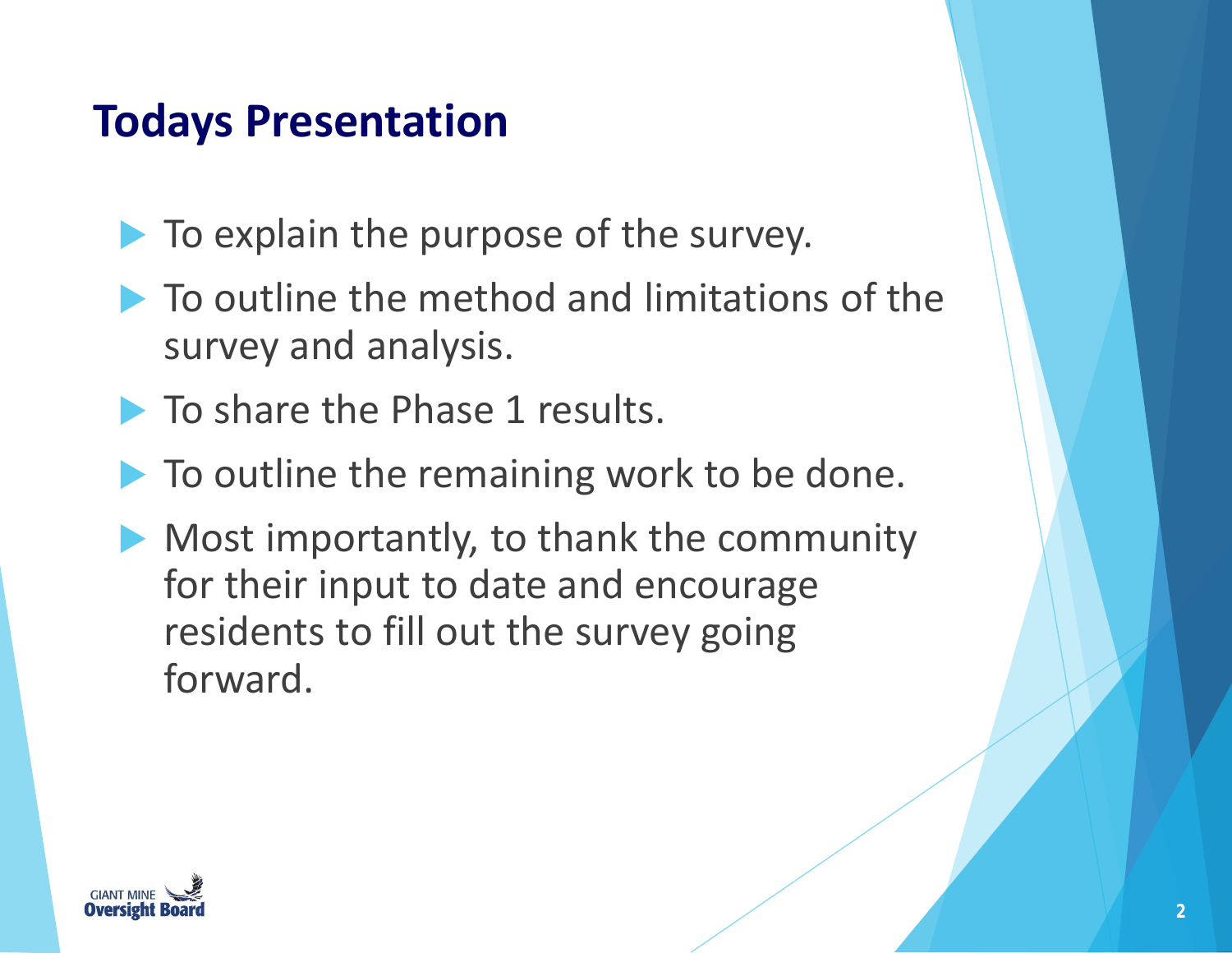# **GMOB 2022 Community Survey Phase 1: Purpose**

- to assess the community's awareness, knowledge, and interest in the remediation of the Giant Mine site.
- The results will strengthen the public's awareness and access to relevant information on the remediation of the Giant Mine site.
- the results will benefit GMOB by strengthening communication and outreach.
- the results will benefit the Giant Mine Remediation Project Team.
- the results will benefit the other Parties to the Environmental Agreement (Yellowknives Dene First Nation, North Slave Metis Alliance, Alternatives North, and the City of Yellowknife)

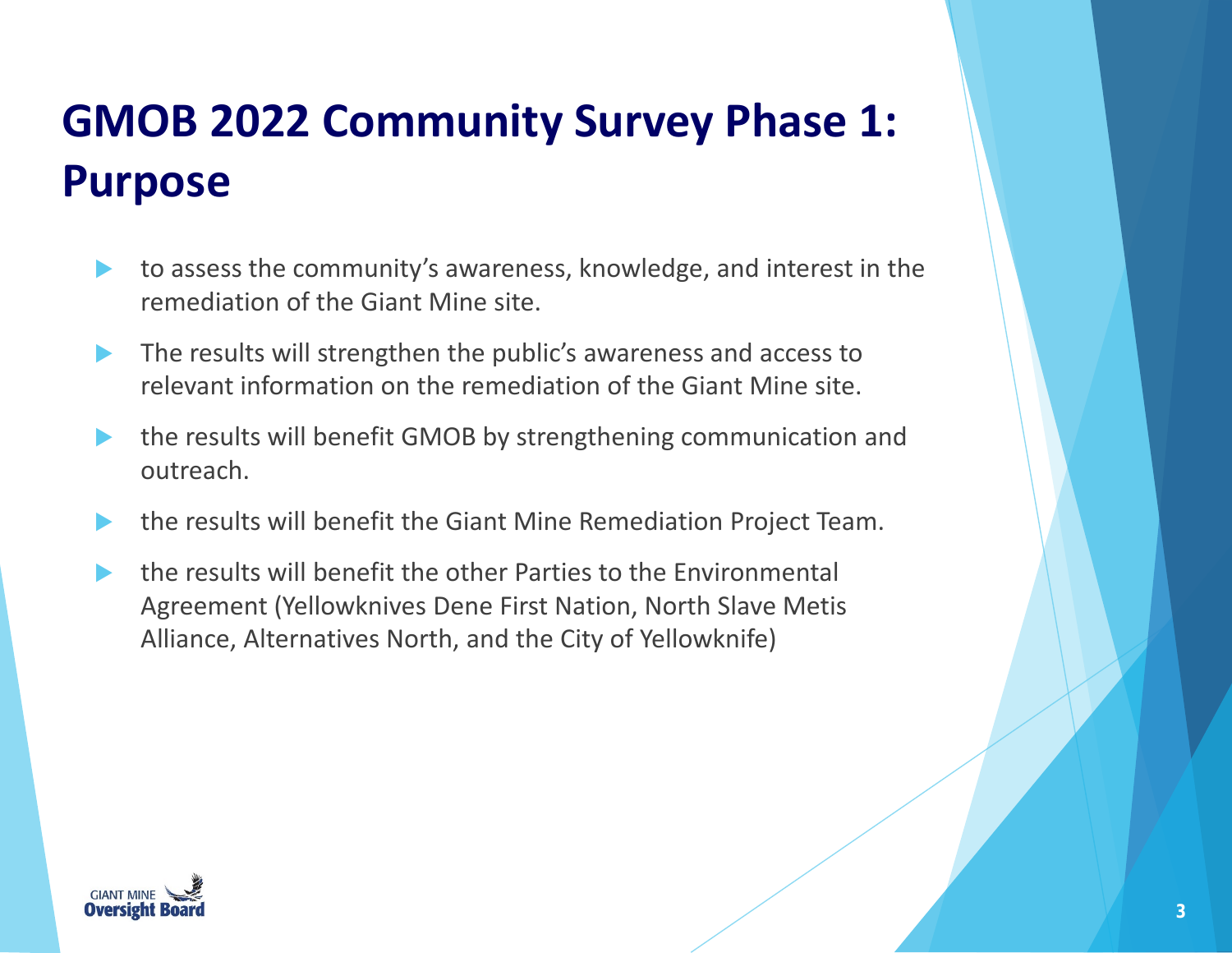# **GMOB 2022 Community Survey: Phase 1: Methodology and Limitations**

The GMOB Community Survey will run until December 31, 2022. The survey will be conducted in three phases. The results for each phase will be analyzed and reported. At the end of the third phase, the results from the full year will be analyzed, summarized, and made publicly available.

The Phase 1 survey was conducted between February 18, 2022, and April 15, 2022. The on-line method was selected to give everyone in the community an opportunity to provide honest feedback.

#### **Benefits**

- **Increased Response Rate**
- **Low Cost**
- **☆Convenience**
- **No Interviewer and confidentiality**

#### **Limitations**

- **☆ No Weighting**
- **Non-Response Bias**
- **Limited Sampling and Respondent Availability**
- **No Interviewer**
- **❖ Reliance on Close-Ended Question Limitations**

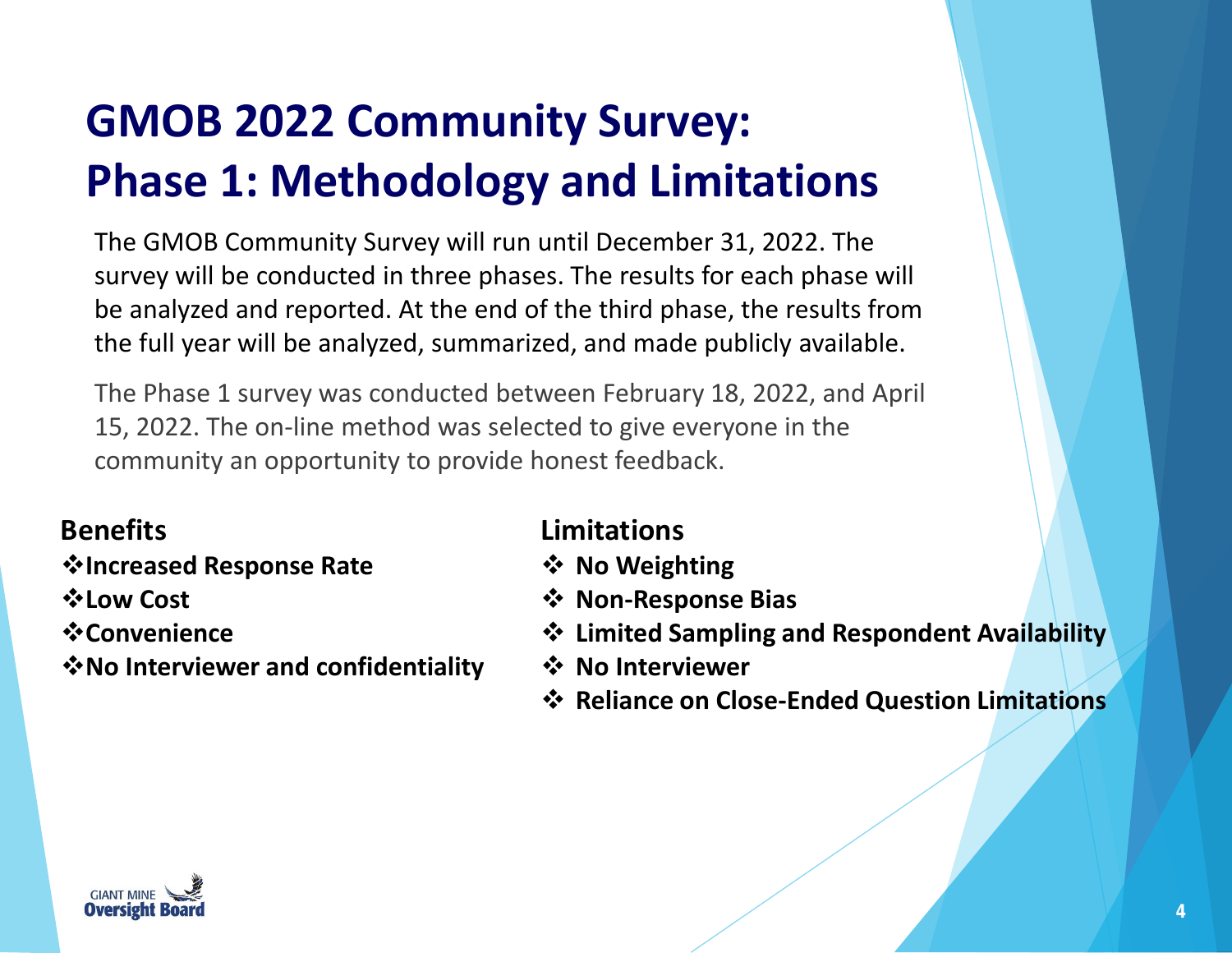# **GMOB 2022 Community Survey: Phase 1: Results**

**How the results are organized and presented**

Age and Community

#### **THEMES**

- Awareness of the Giant Mine Remediation Project and Responsibilities
- Awareness of the GMOB Mandate and Role
- Areas of Interest in the Giant Mine Remediation Project
- ▶ Sources of Information and Communication

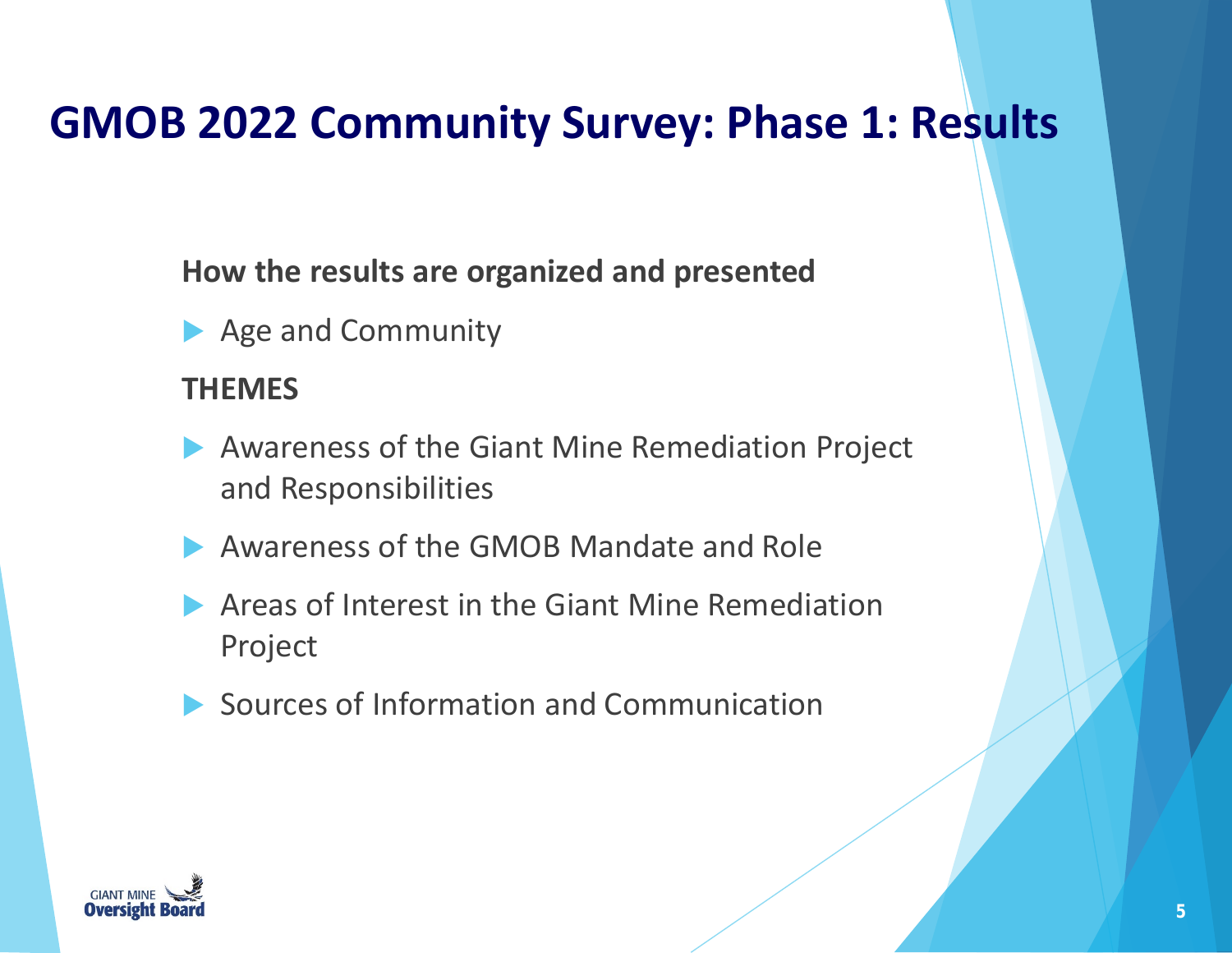### **Survey Results: Age and Community**



#### **Age**

• 60 and older 27%

| 50 to 60 | 19% |
|----------|-----|
| 40 to 50 | 18% |

- 33 to 40 18%
- 24 to 32 14%

• 18 to 24  $3\%$ 

 $\bullet$  Under 18 1%



#### **Community** Yellowknife 89% Ndilo 3% Dettah 3% Behchoko 1% Other 4% Whati Vancouver Hay River Ft Simpson

6

Winnipeg

**GIANT MINE Oversight Board**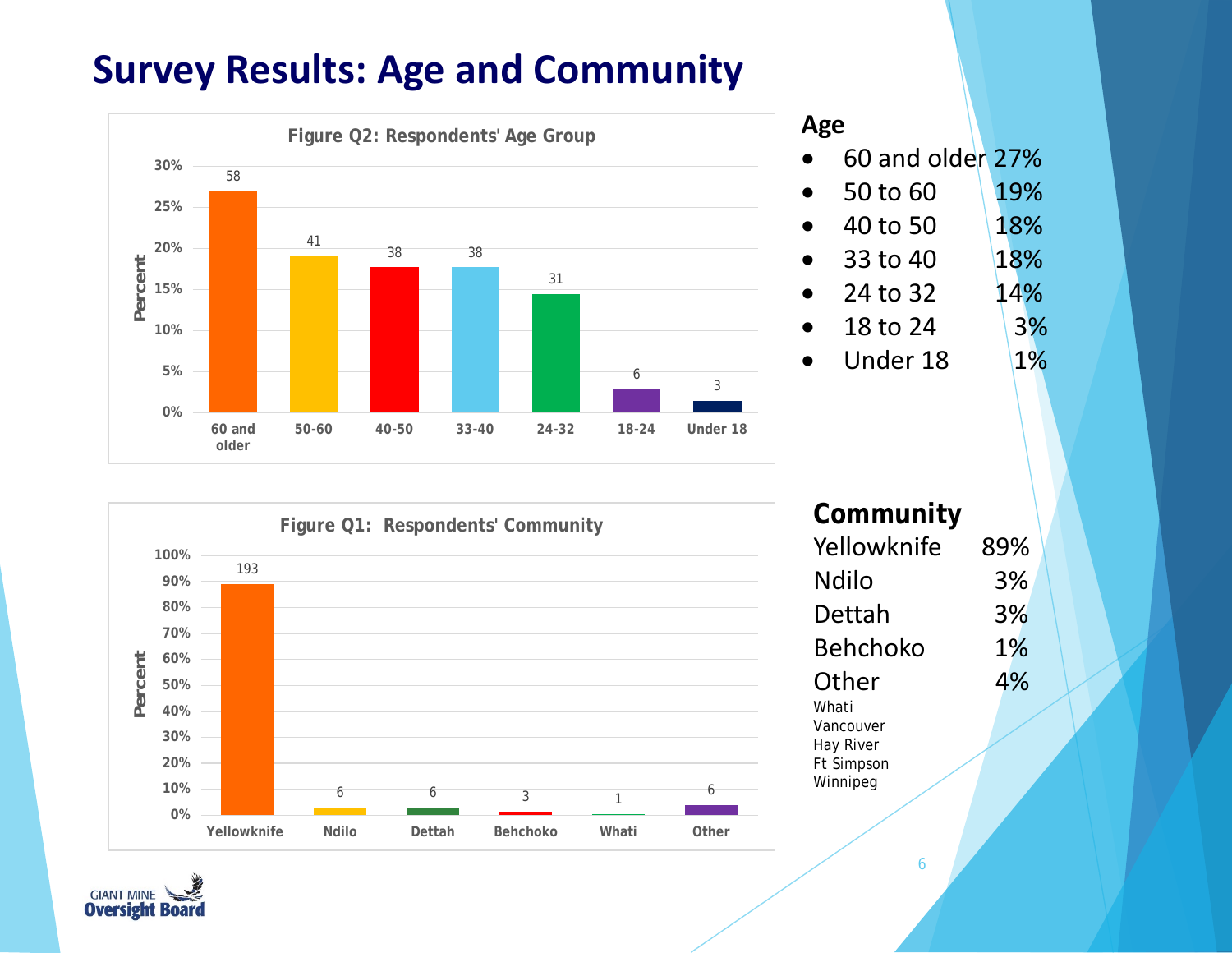## **Survey Results: Theme A: Awareness of the GMRP and Responsibilities**

- **Four questions** *(3,4,5,20)*
	- *1. Have you heard of the Giant Mine Remediation Project (GMRP)?*
	- *2. Who do you think is responsible for the cleanup (remediation) of the Giant Mine site?*
	- *3. Remediation of Giant Mine includes the clean-up of the entire mine site, both surface and underground areas. How informed are you about the Giant Mine Remediation Project?*

7

 *4. What is your current level of confidence in the successful cleanup of the Giant Mine site?*

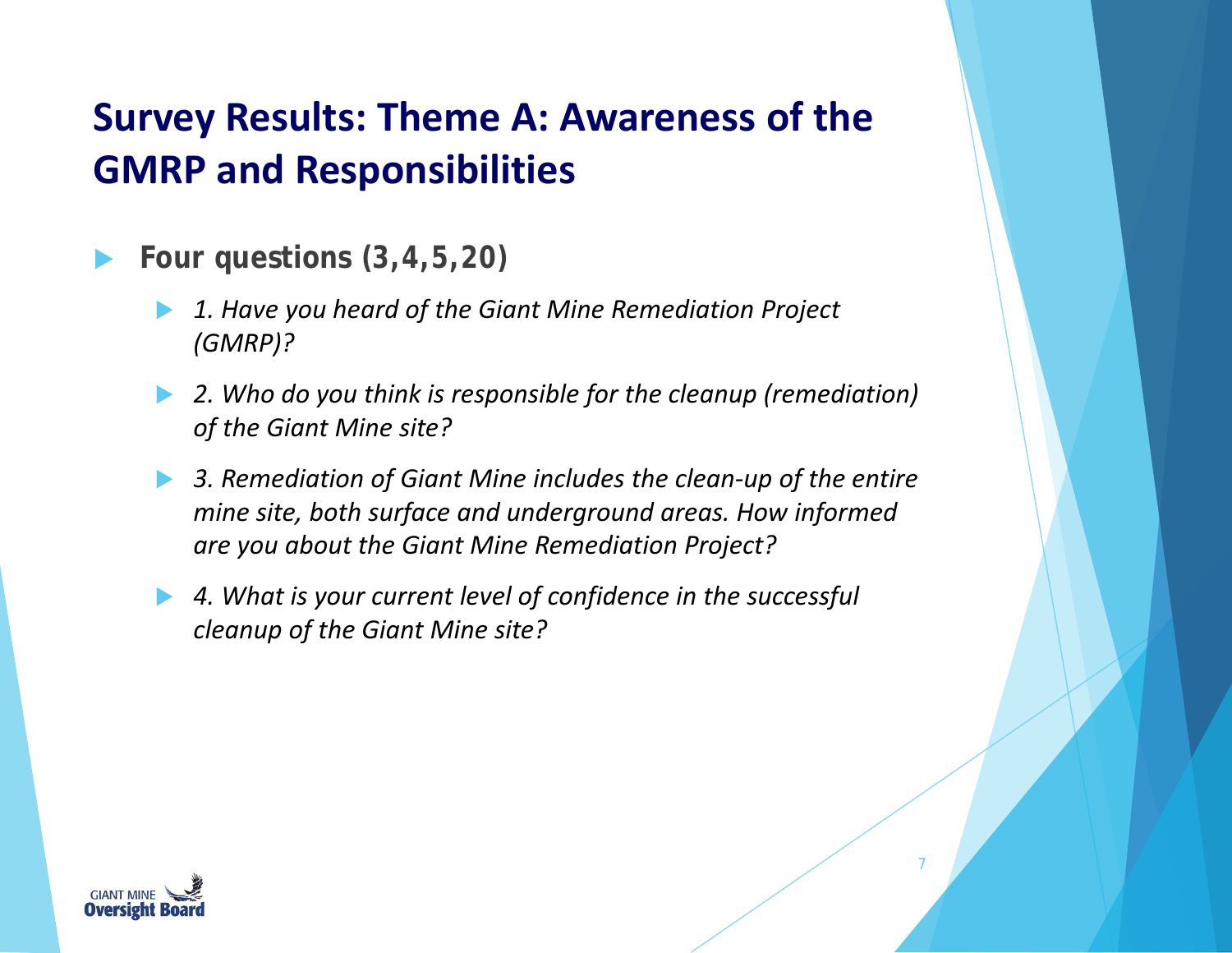# **Q1. Have you heard of the Giant Mine Remediation Project?**



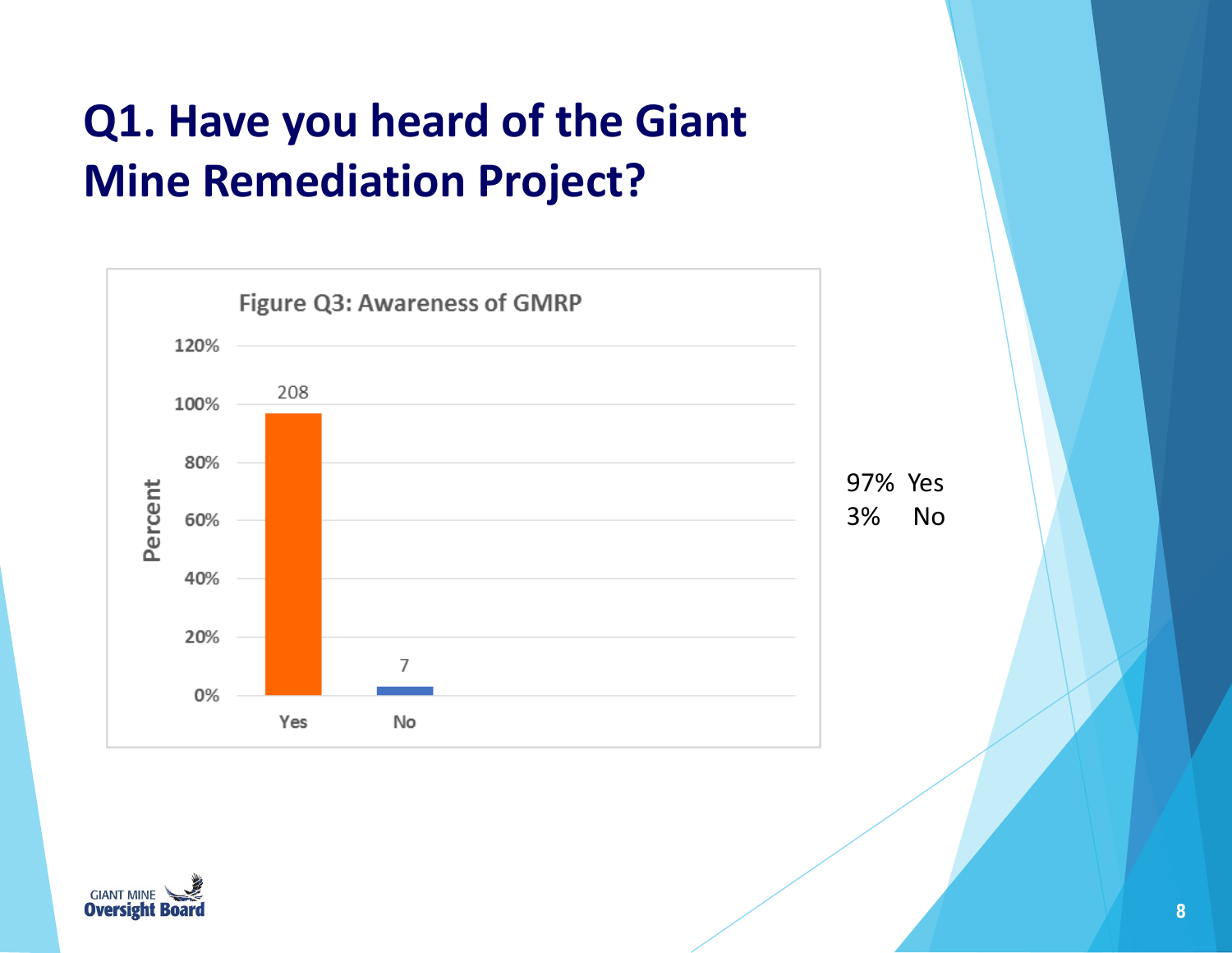## **Q2. Who do you think is responsible for the cleanup (remediation) of the Giant Mine site?**



| Gov Canada                     | 79% |
|--------------------------------|-----|
| <b>GNWT</b>                    | 37% |
| <b>GMOB</b>                    | 23% |
| <b>Giant Yellowknife Mines</b> | 22% |
| Royal Oak Mines                | 19% |
| <b>Miramar Mining Corp</b>     | 13% |
| Other                          | 5%  |

9

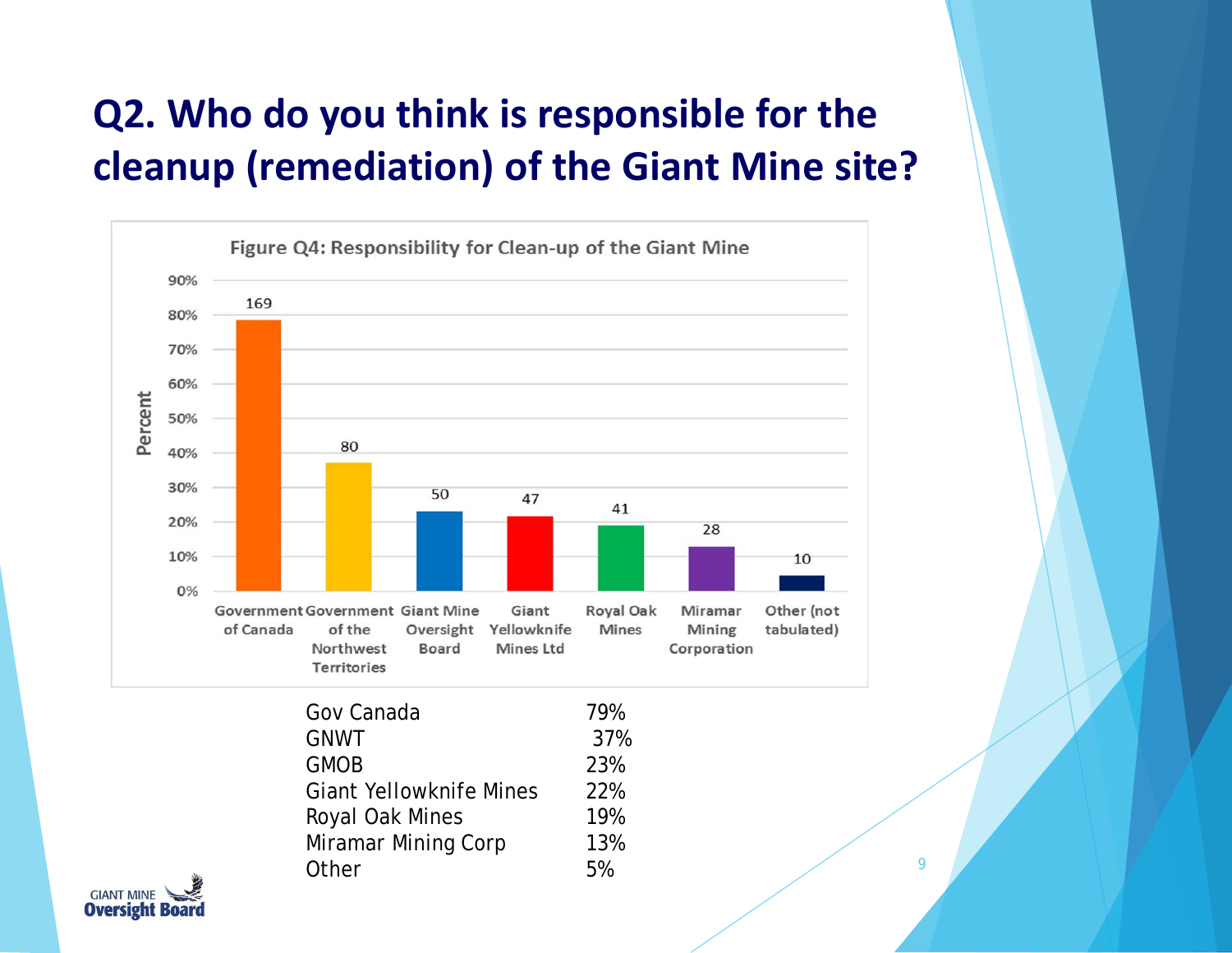**Q3. Remediation of Giant Mine includes the clean-up of the entire mine site, both surface and underground areas. How informed are you about the Giant Mine Remediation Project?**



| Very Informed     | 10% |
|-------------------|-----|
| Informed          | 25% |
| Somewhat Informed | 49% |
| Not Informed      | 16% |
| N/A               |     |

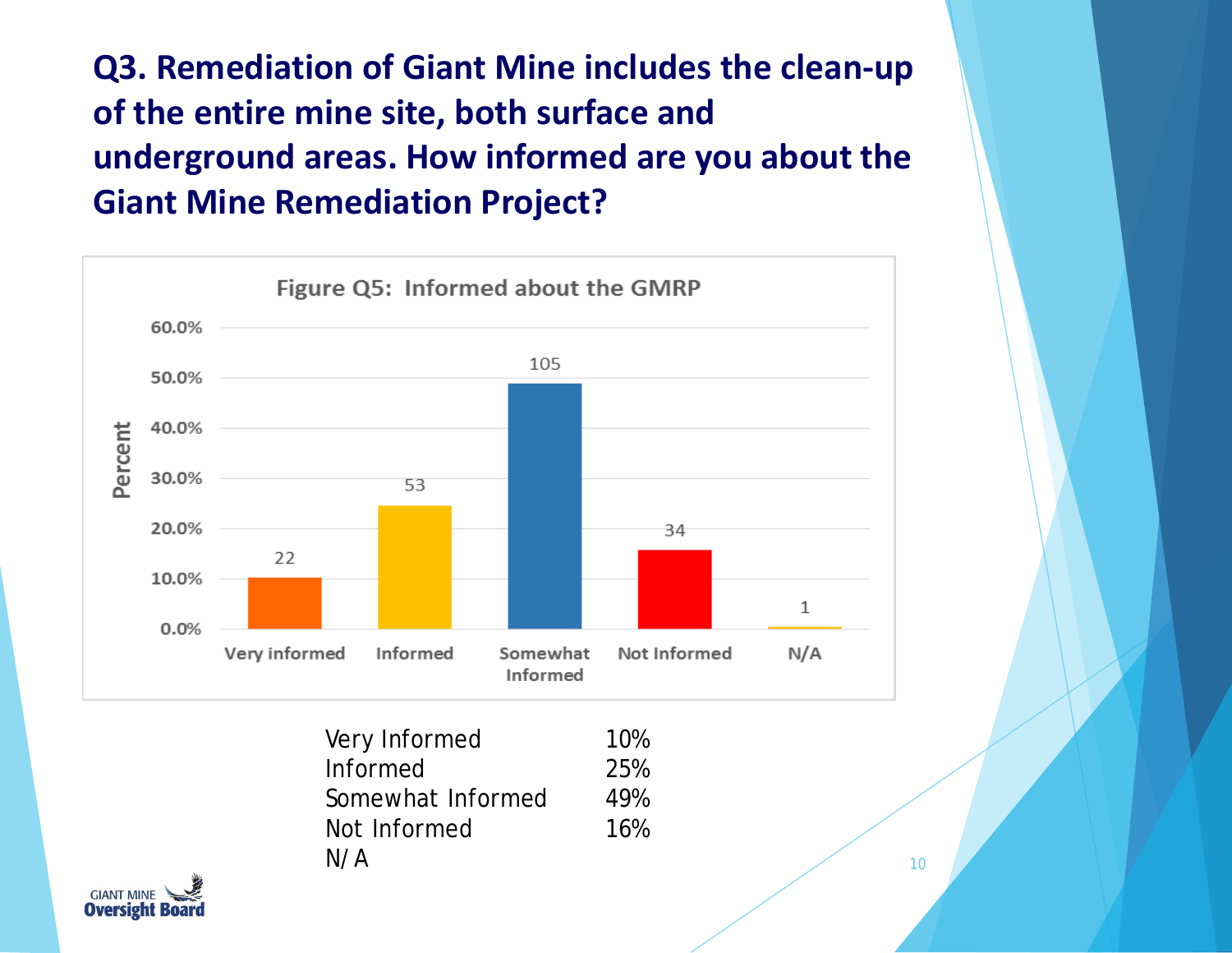#### **Q4. What is your current level of confidence in the successful cleanup of the Giant Mine site?**



| Very confident       | 8%  |
|----------------------|-----|
| Somewhat confident   | 33% |
| <b>Neutral</b>       | 21% |
| Not Very Confident   | 28% |
| Not at all confident | 9%  |

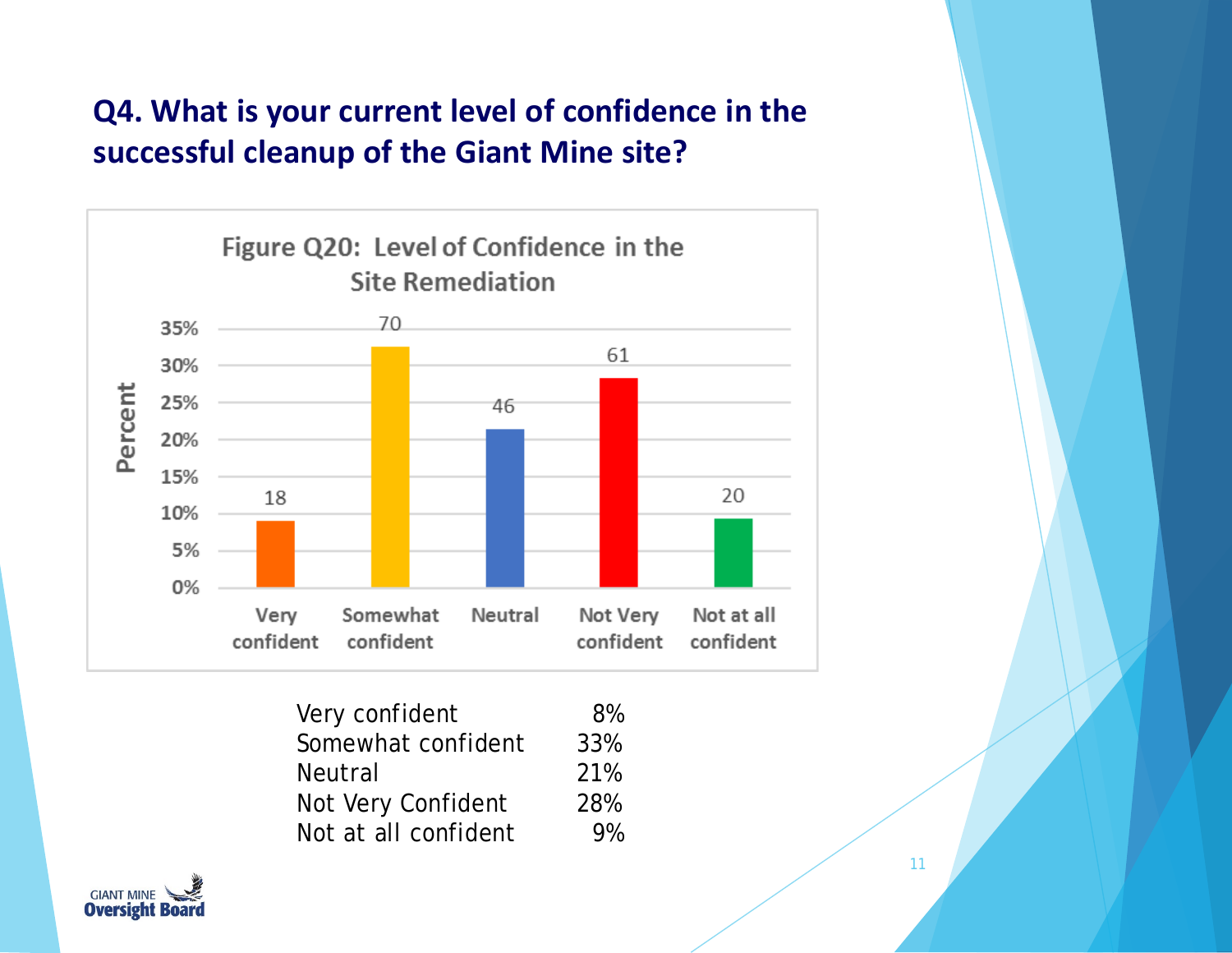# **Survey Results: Theme B: Awareness of the GMOB Mandate and Role**

#### **Seven questions** *(9,10,11,12,15,16,17)*

- 1. *Have you ever heard of the Giant Mine Oversight Board?*
- 2. *What are the first words or thoughts that come to mind when you think about the GMOB?*
- 3. *Did you know that the Giant Mine Oversight Board operates independently from government?*
- 4. *In your view, what is the mandate of the Giant Mine Oversight Board, and what are its main responsibilities?*
- *5. Do you know that the Giant Mine Oversight Board produces an Annual Report?*
- *6. Do you know that the Giant Mine Oversight Board hosts an Annual Public meeting each spring?*
- *7. Do you know that the Giant Mine Oversight Board has an office in Yellowknife?*

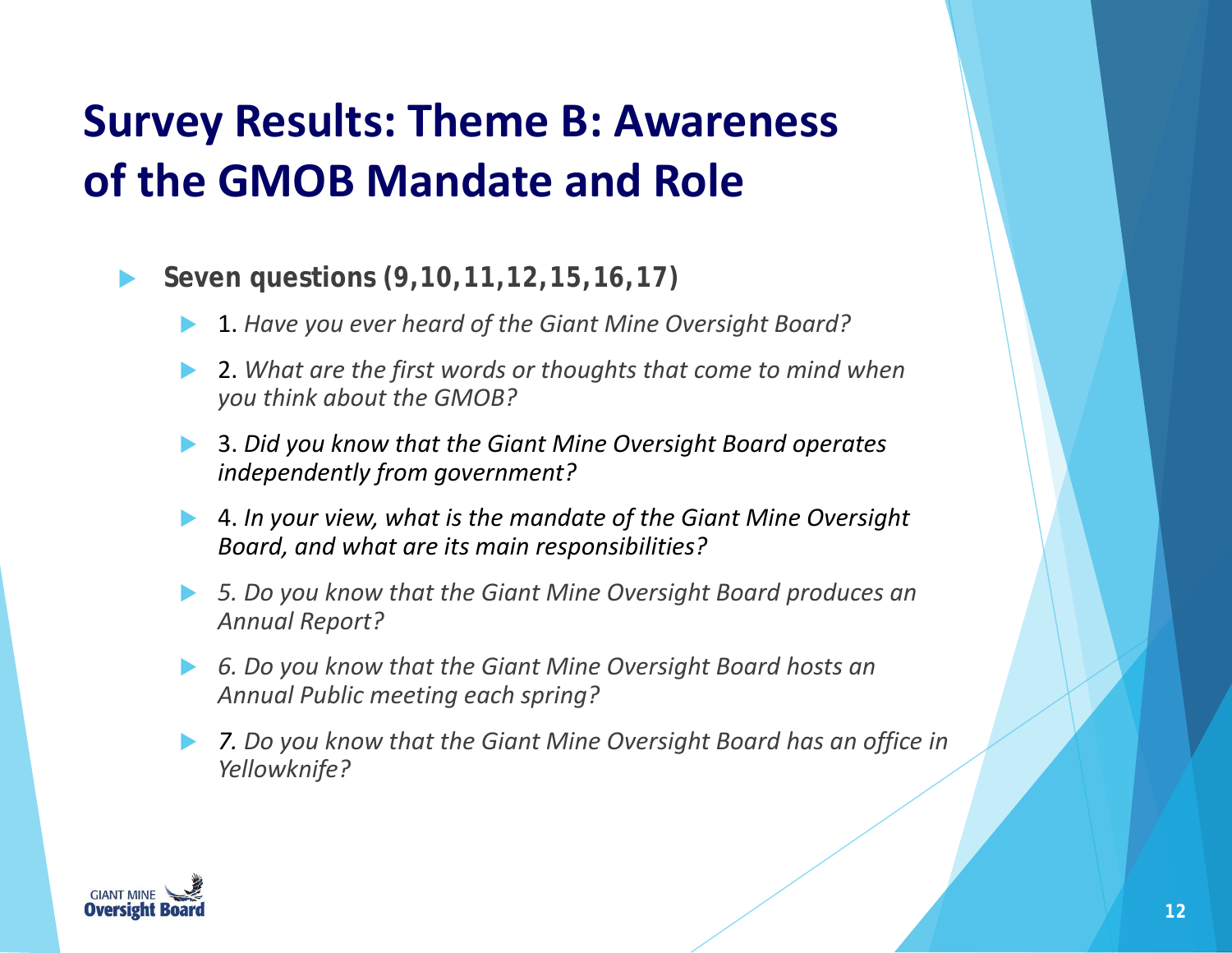## **Q1. Have you ever heard of the Giant Mine Oversight Board?**



Yes 89% No 11%

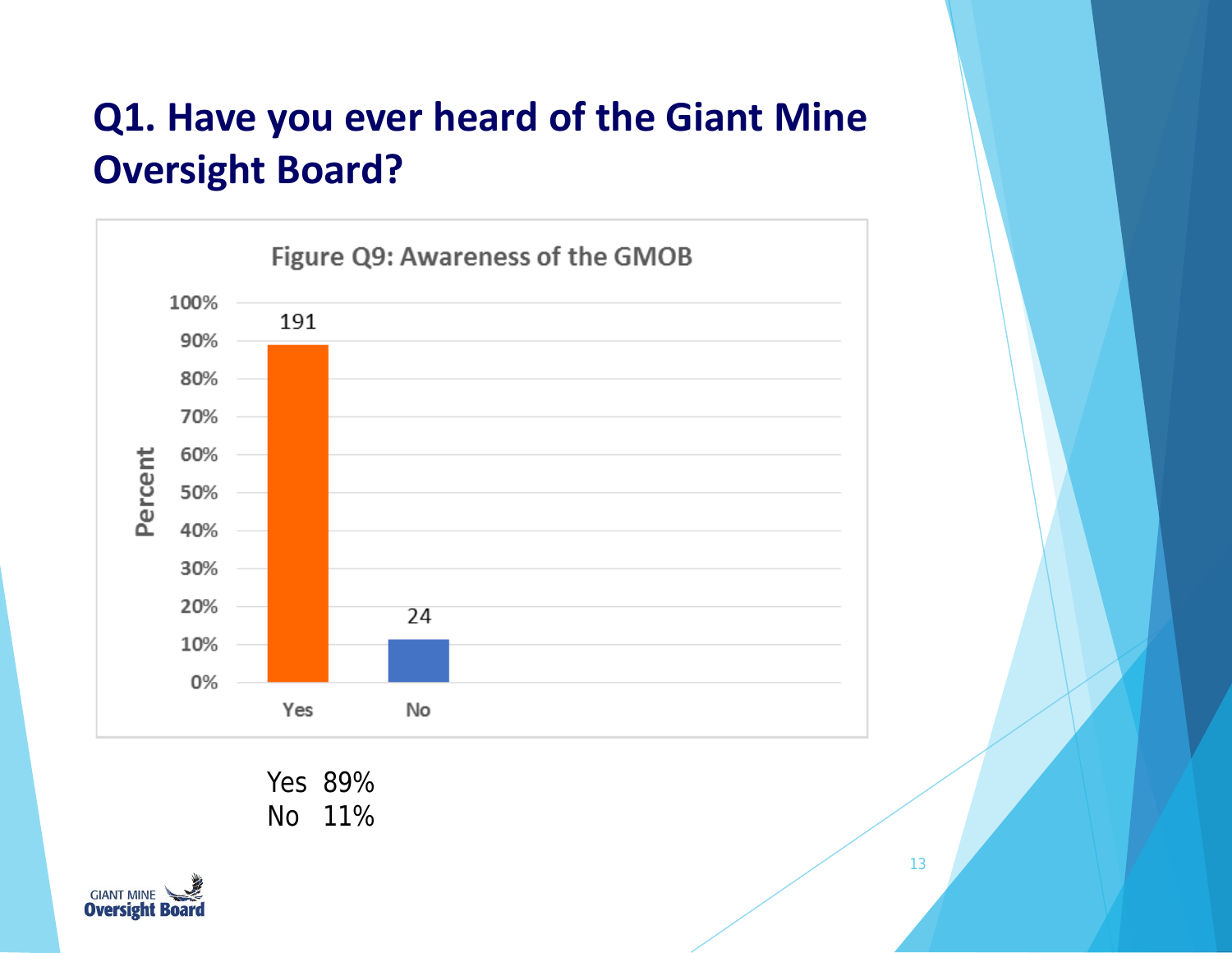### **Q2. What are the first words or thoughts that come to mind when you think about the GMOB?**

203 comments were provided.

The majority saw GMOB as '*necessary and useful'* with a small minority expressing the opinion that the Board was '*redundant and unnecessary'* although a significant divergence and gaps in awareness and understanding of the mandate, the degree of independence, and functions of the GMOB is evident.

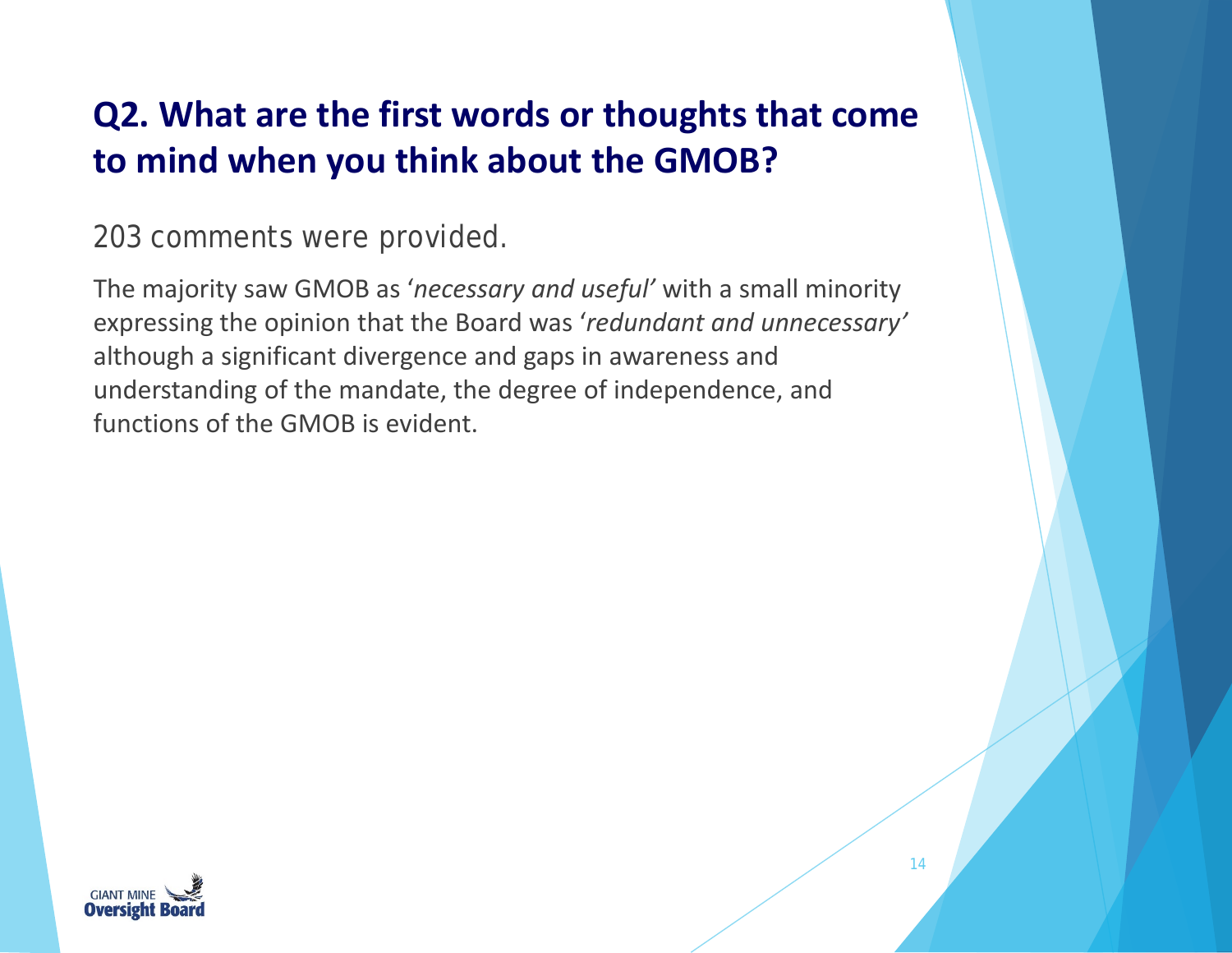### **Q3. Did you know that the Giant Mine Oversight Board operates independently from government?**



Yes 70% No 30%

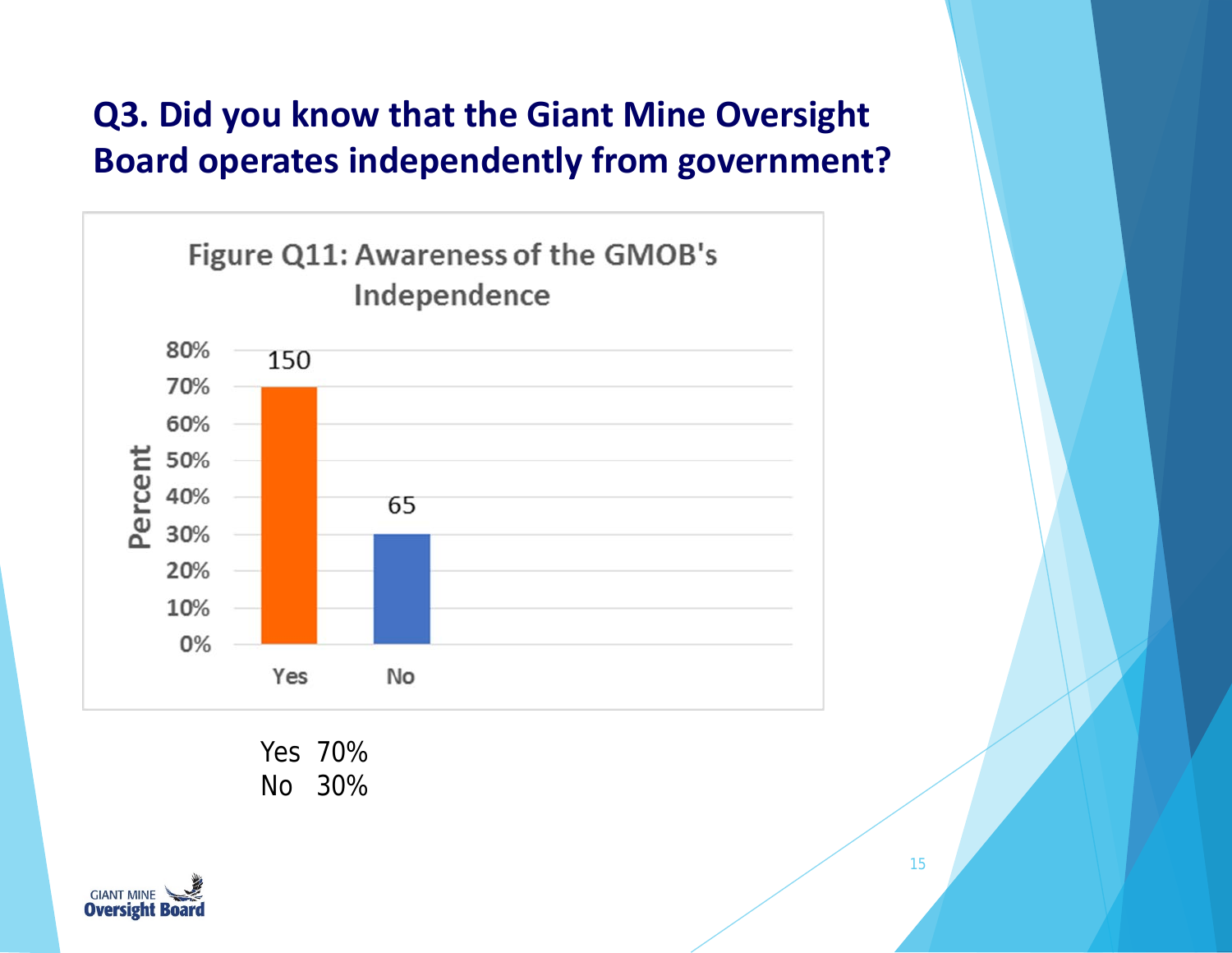### **Q4. In your view, what is the mandate of the Giant Mine Oversight Board, and what are its main responsibilities?**

175 comments were provided.

The responses illustrated a significant divergence and gaps in awareness and/or understanding of the mandate and responsibilities of the GMOB.

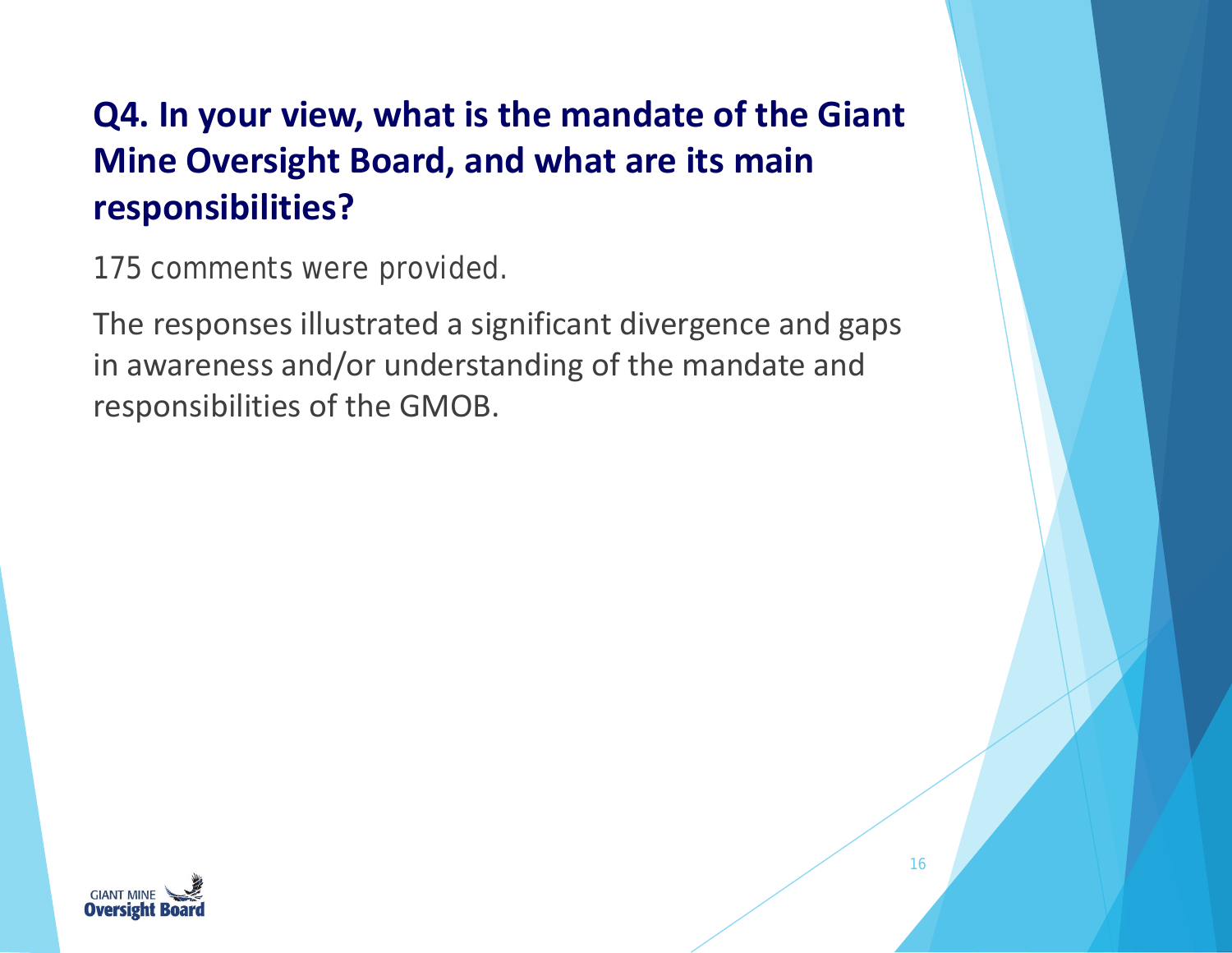## **Q5. Do you know that the Giant Mine Oversight Board produces an Annual Report?**



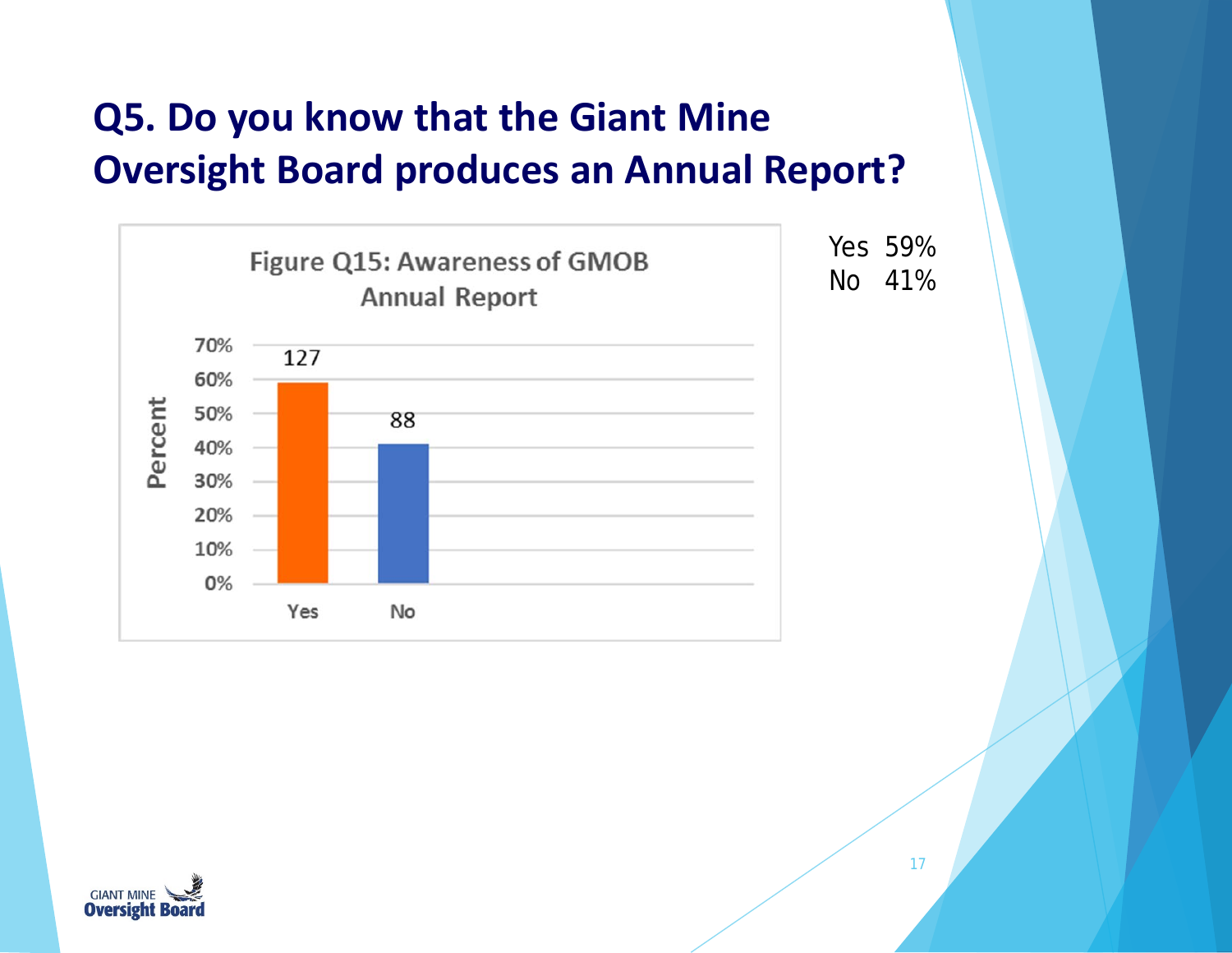### **Q6. Do you know that the Giant Mine Oversight Board hosts an Annual Public meeting each spring?**



| Yes (no attendance) | 34% |
|---------------------|-----|
| Yes (attend)        | 14% |
| No, I did not know  | 49% |
| I'm not sure        | 3%  |

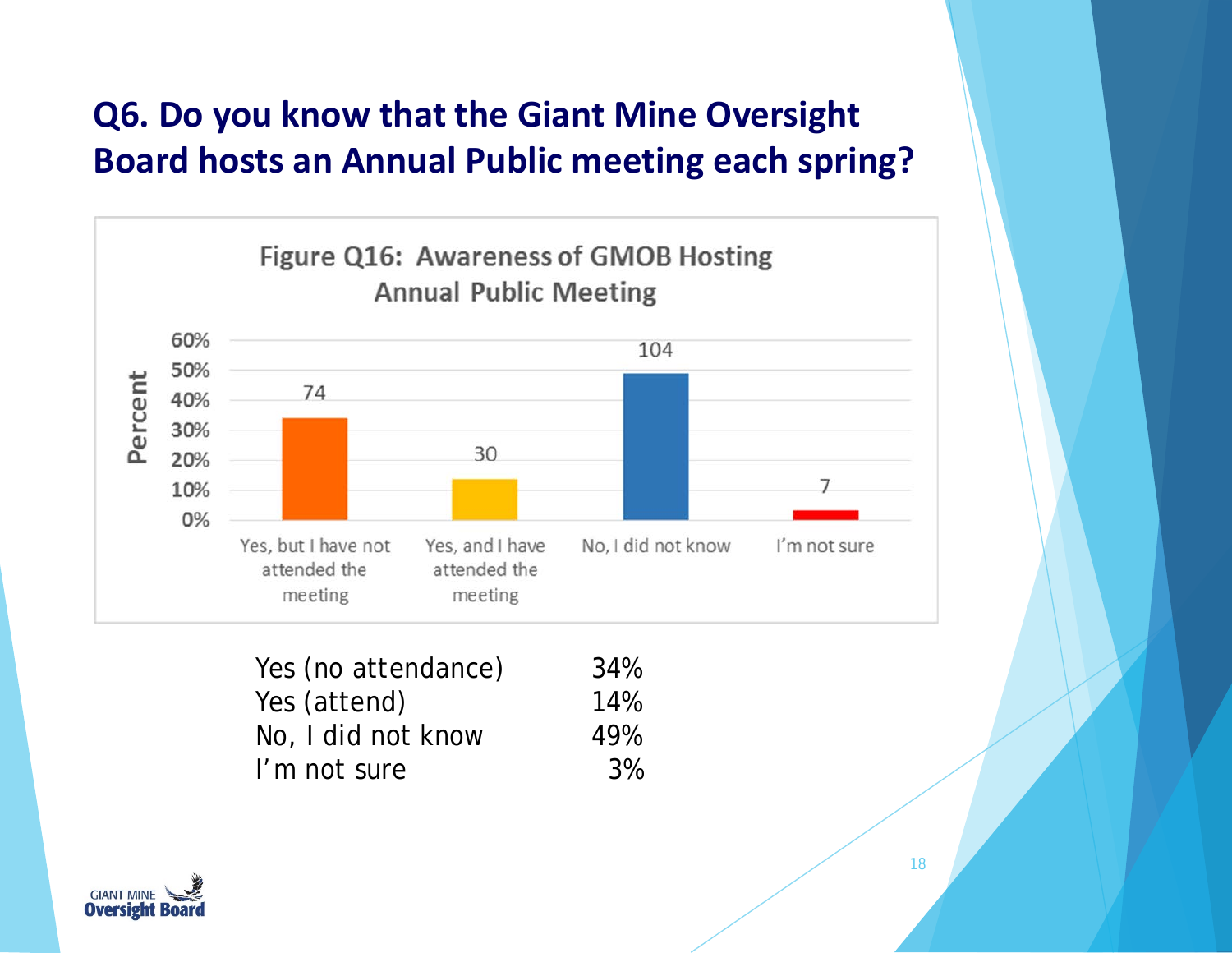## **Q7. Do you know that the Giant Mine Oversight Board has an office in Yellowknife?**



Yes 59% No 41%

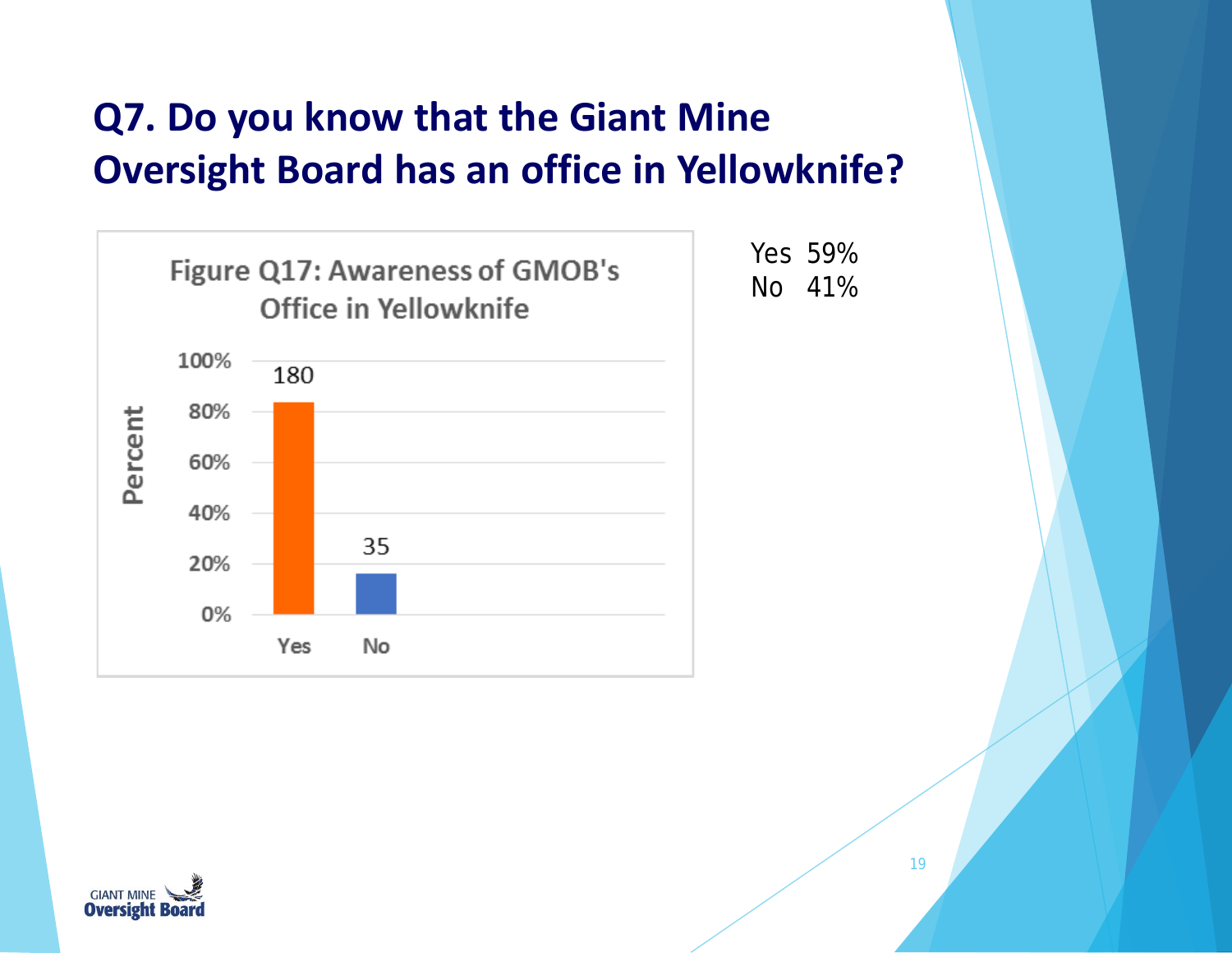# **Survey Results: Theme C: Areas of Interest in the GMRP**

- ▶ Three questions  $(6, 7, 8)$
- *1. Are you interested in or concerned about the remediation (clean up) activities at the Giant Mine site?*
- *2. What does a proper remediation mean or look like to you?*
- *3. What does reconciliation mean to you, with regard to the Giant Mine Remediation?*

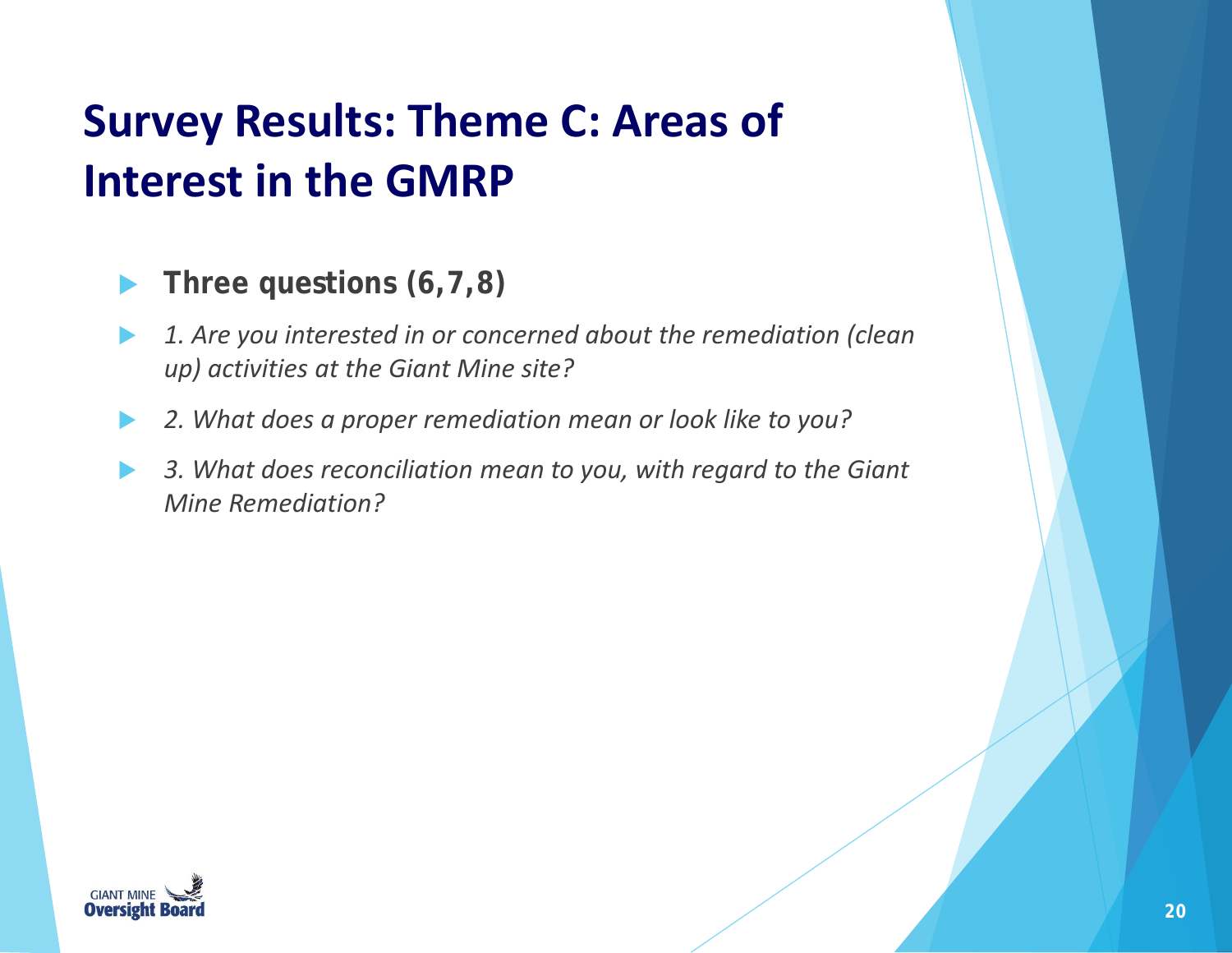### **Q1. Are you interested in or concerned about the remediation (clean up) activities at the Giant Mine site?**



| <b>Arsenic Trioxide Contamination</b> | 67% |
|---------------------------------------|-----|
| <b>Water Treatment</b>                | 67% |
| <b>Future Land Use</b>                | 65% |
| Freezing arsenic chambers             | 62% |
| Extent of the contamination           | 57% |
| <b>HHERA</b>                          | 53% |
| Tailing remediation/breach            | 49% |
| Reconciliation                        | 48% |
| <b>Community Boat Launch</b>          | 46% |
| Freezing of Hazardous materials       | 44% |
| Soil remediation                      | 44% |
| <b>Remediation of Baker Creek</b>     | 43% |
|                                       |     |



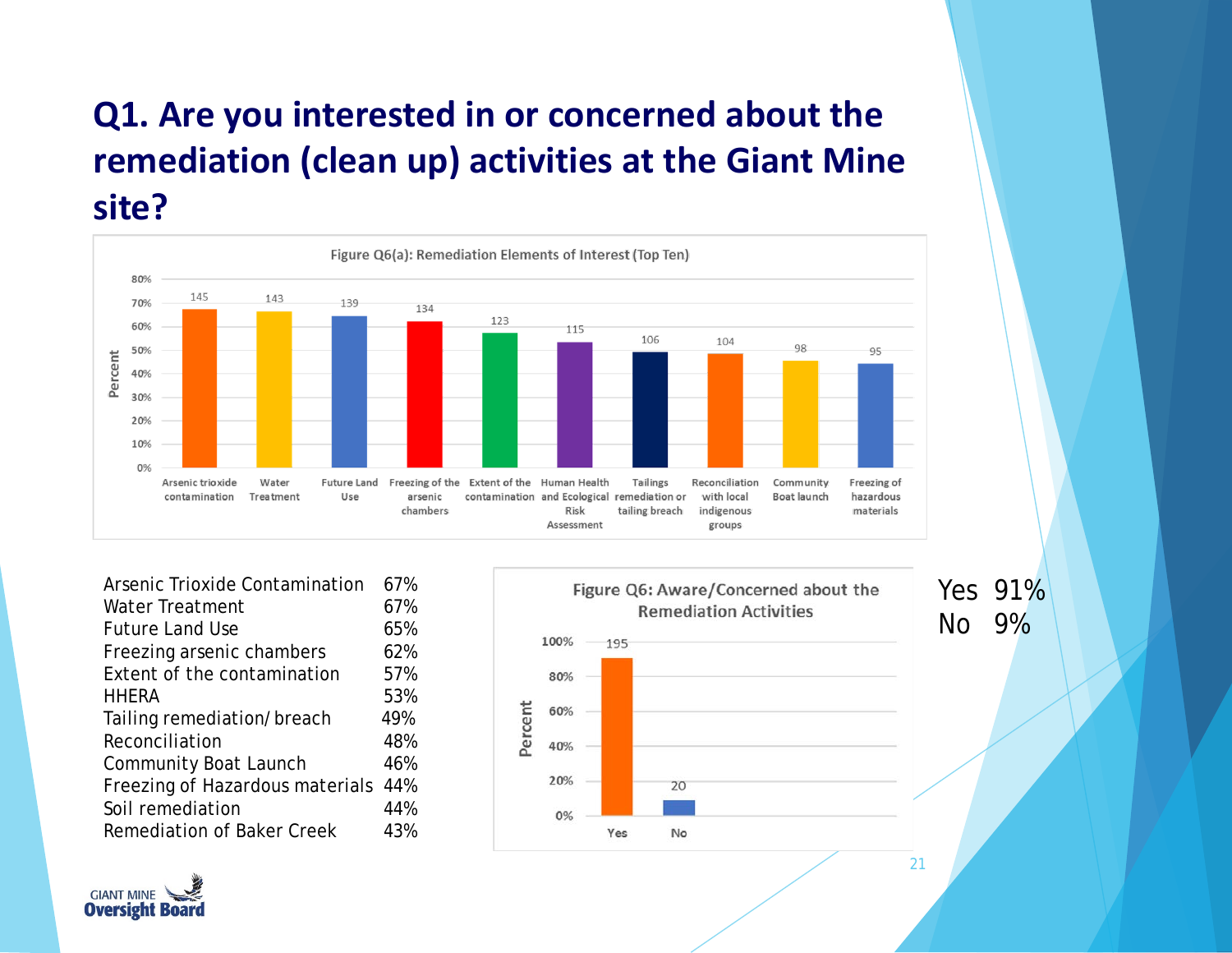# **Q2. What does a proper remediation mean or look like to you?**

#### 203 responses

The following threads were summarized from the responses;

- **1.** Ethical Obligation and Commitment to Do the Right Thing
- **2.** Permanent Remediation Solution versus Perpetual Care
- **3.** Scope and Limitations of Remediation and Site Re-Purposing
- **4.** Government Transparency, Accountability, and Effective Responsibility

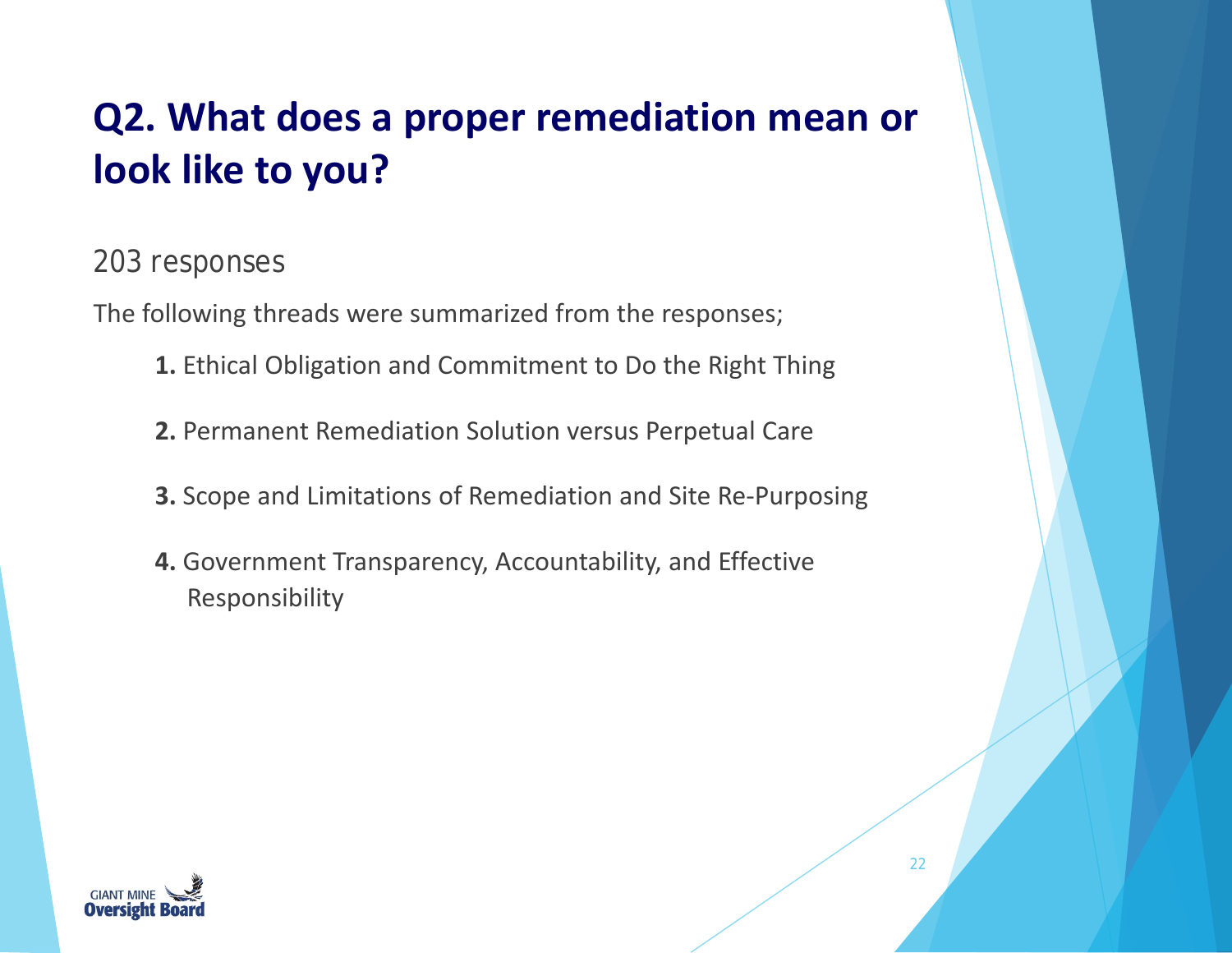## **Q3. What does reconciliation mean to you, with regard to the Giant Mine Remediation?**

203 responses

- The term 'reconciliation' was generally interpreted as reconciliation with Indigenous peoples in the Yellowknife area, where the environment is just one component. This question was interpreted broadly by many respondents.

- The comments reflect a range of emotional perspectives, largely understanding, respectful and focused on how to move forward.

- There was a distinction made in several comments between the notion of 'reparations' for harms, of which 'monetary compensation' is just one of the components.

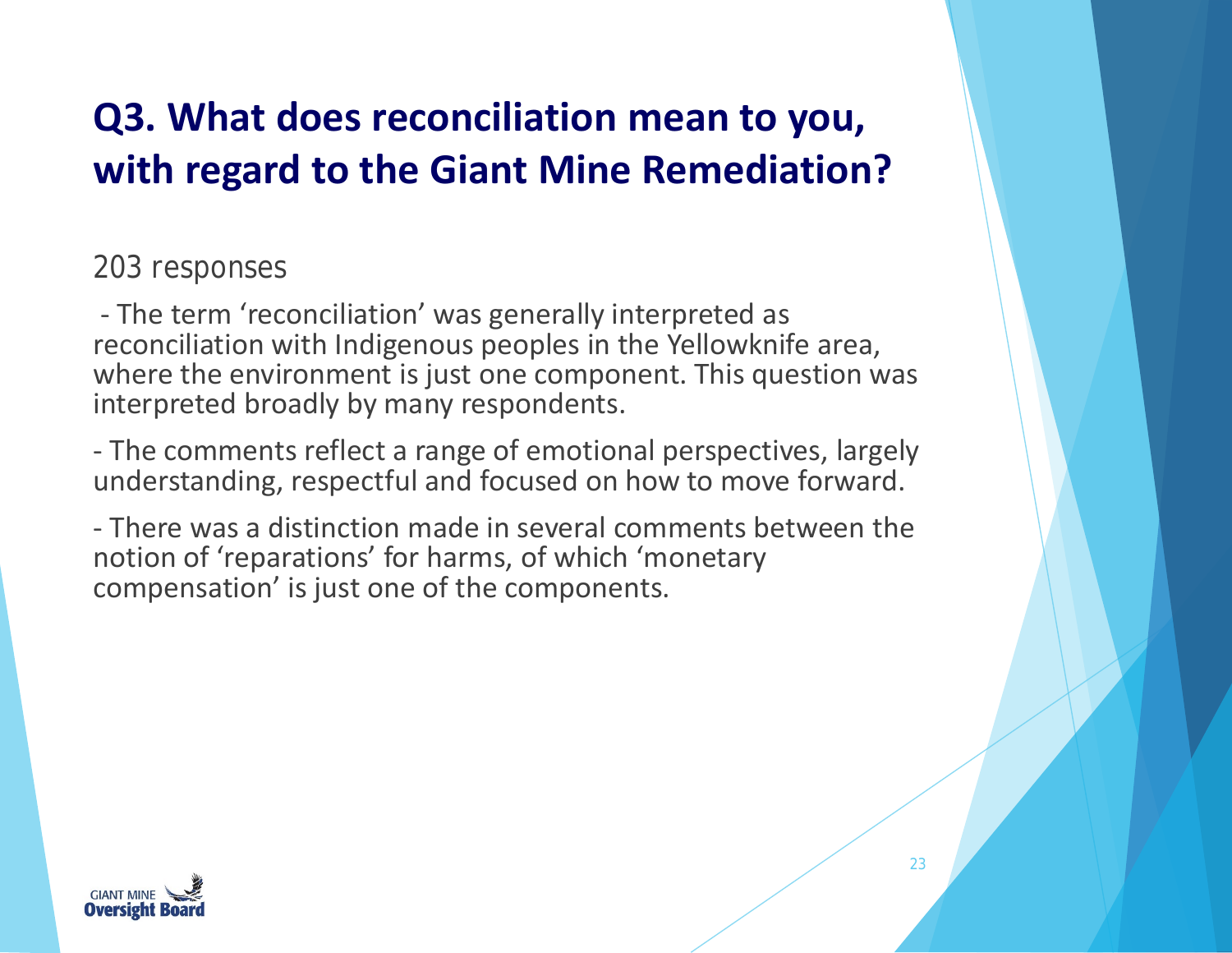# **Survey Results: Theme D: Sources of Information and Communication**

# **Four questions** *(13,14,18,19)*

- *1. How do you access information about the Giant Mine Oversight Board?*
- *2. Have you visited the Giant Mine Oversight Board website? If yes*, what information on the website is of interest to you?
- *3. Please indicate how you would prefer to receive communication from or about GMOB.*
- *4. Please indicate to what degree you agree with the following: I am satisfied with the opportunities I have to provide feedback and ask questions to the GMOB.*

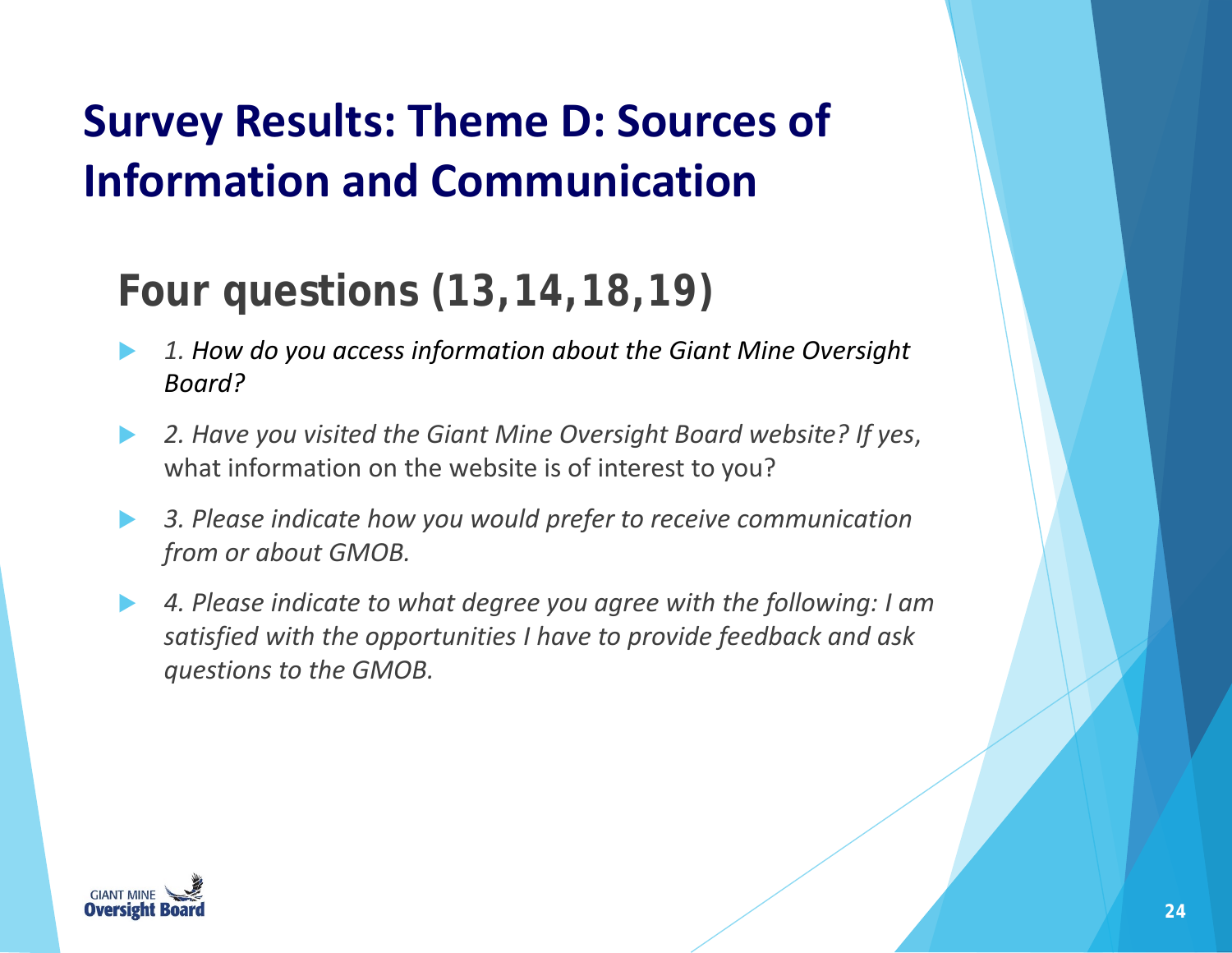# **Q1: How do you access information about the Giant Mine Oversight Board?**



| <b>GMOB Website</b>      | 34% |
|--------------------------|-----|
| Media Reports            | 32% |
| Newspaper                | 30% |
| <b>Have not Accessed</b> | 29% |
| Radio                    | 26% |
| Word of mouth            | 24% |

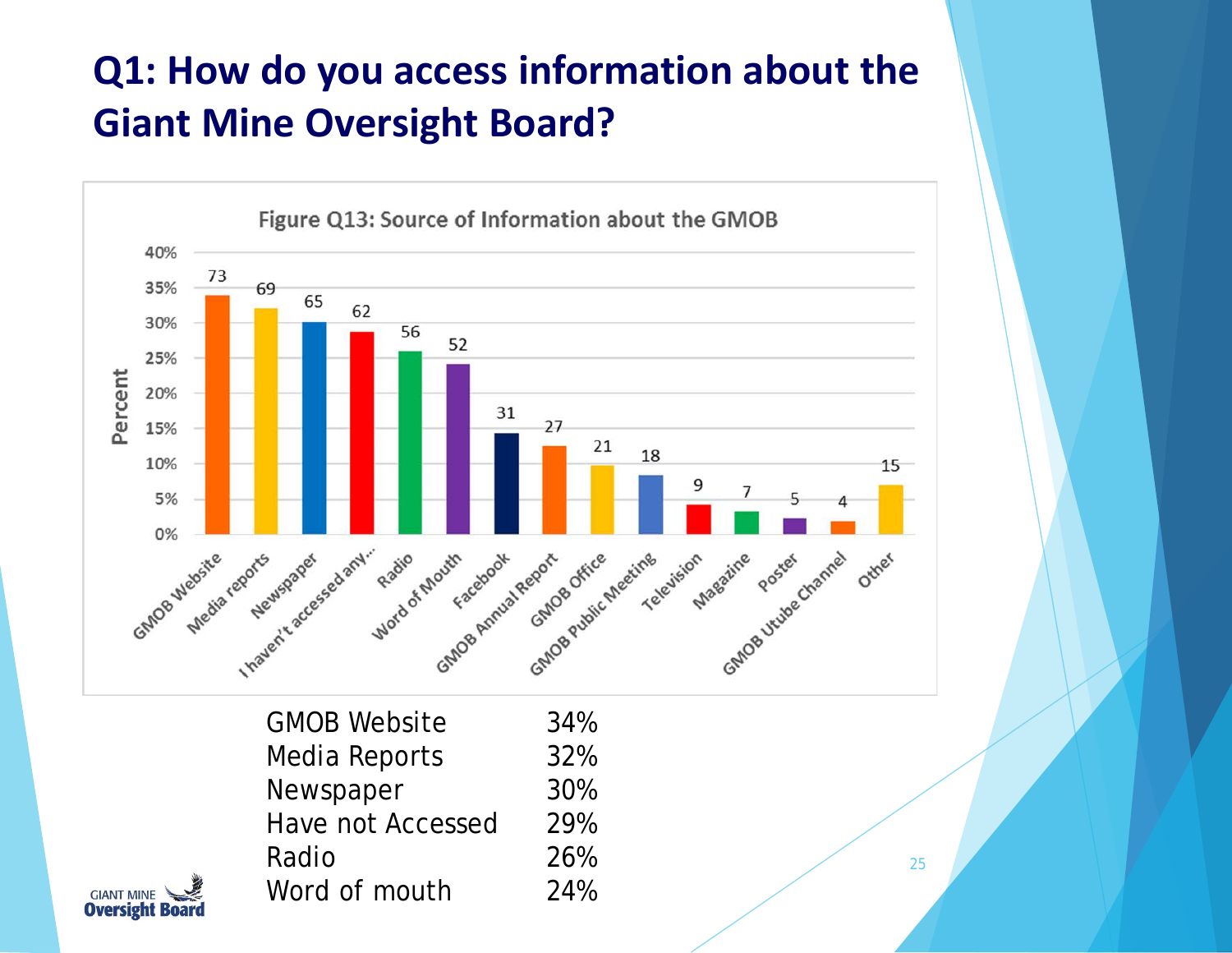### **Q2: Have you visited the Giant Mine Oversight Board website? If yes, what information on the website is of interest to you?**



**Remediation Updates 63% Arsenic Trioxide Research Program 48% The History of Giant Mine 33% Drone Footage of Giant Mine 33% Board members and/or staff 32% Vision, Mission, Mandate 32% Annual Report/Recommendations 29% Giant Mine Remediation Team 28% Photo Gallery 27% GMRP Environmental Agreement 14%**



26

Figure Q14(a): Information of Interest on the GMOB Website

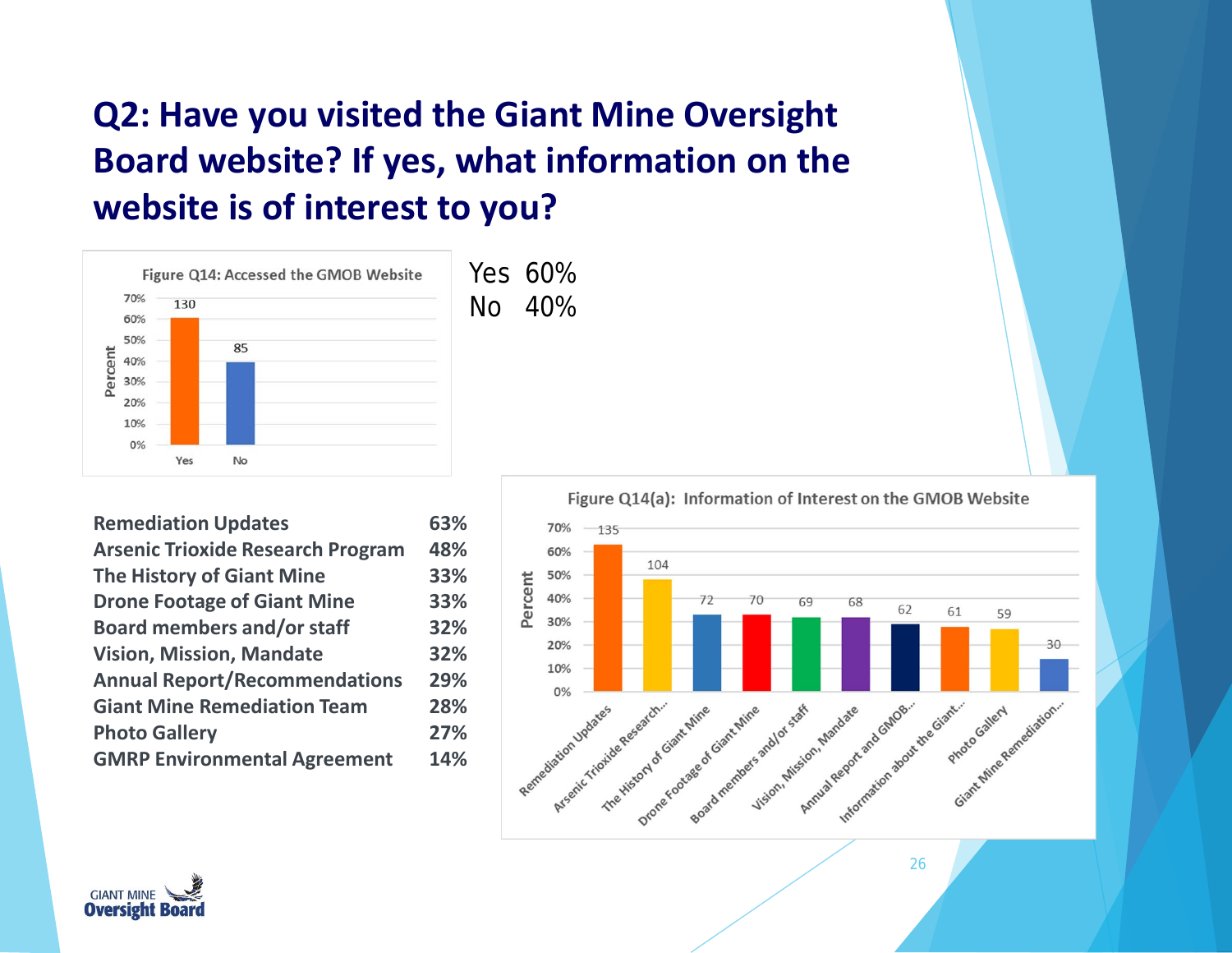# **Q3: Please indicate how you would prefer to receive communication from or about GMOB.**



| <b>GMOB</b> website       | 47% |
|---------------------------|-----|
| Electronic Newsletter 35% |     |
| Facebook                  | 31% |
| Newspaper Ads             | 27% |
| Local website ads         | 22% |

| <b>Annual Public Meeting 21%</b> |     |
|----------------------------------|-----|
| Local magazine                   | 12% |
| Not interested                   | 11% |
| In person                        | 10% |
| Paper newsletter                 | 9%  |

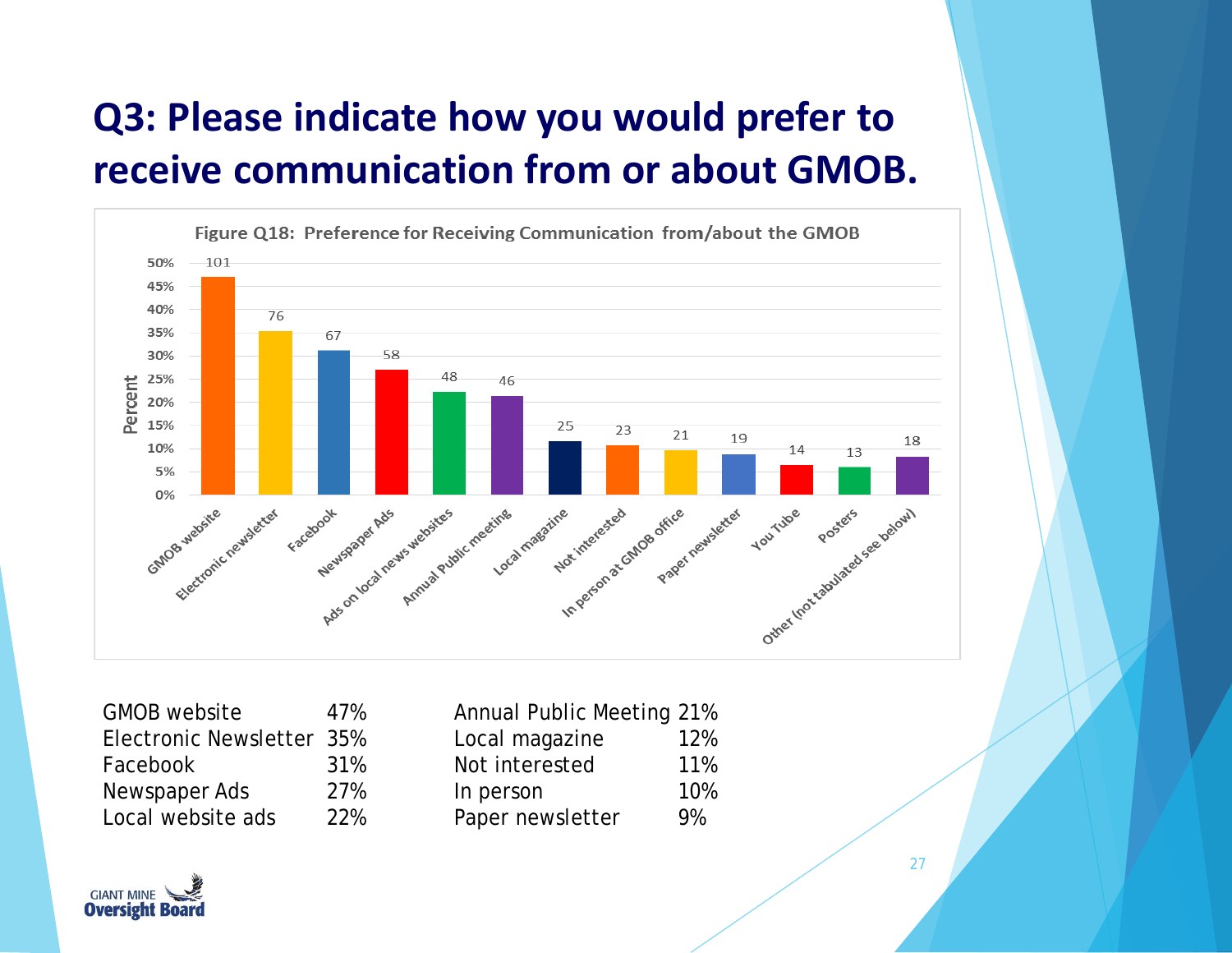**Q4: Please indicate to what degree you agree with the following: I am satisfied with the opportunities I have to provide feedback and ask questions to the GMOB.** 



| Strongly agree    | 10% |
|-------------------|-----|
| Agree             | 34% |
| <b>Neutral</b>    | 38% |
| Disagree          | 5%  |
| Strongly disagree | 5%  |
| N/A               | 8%  |

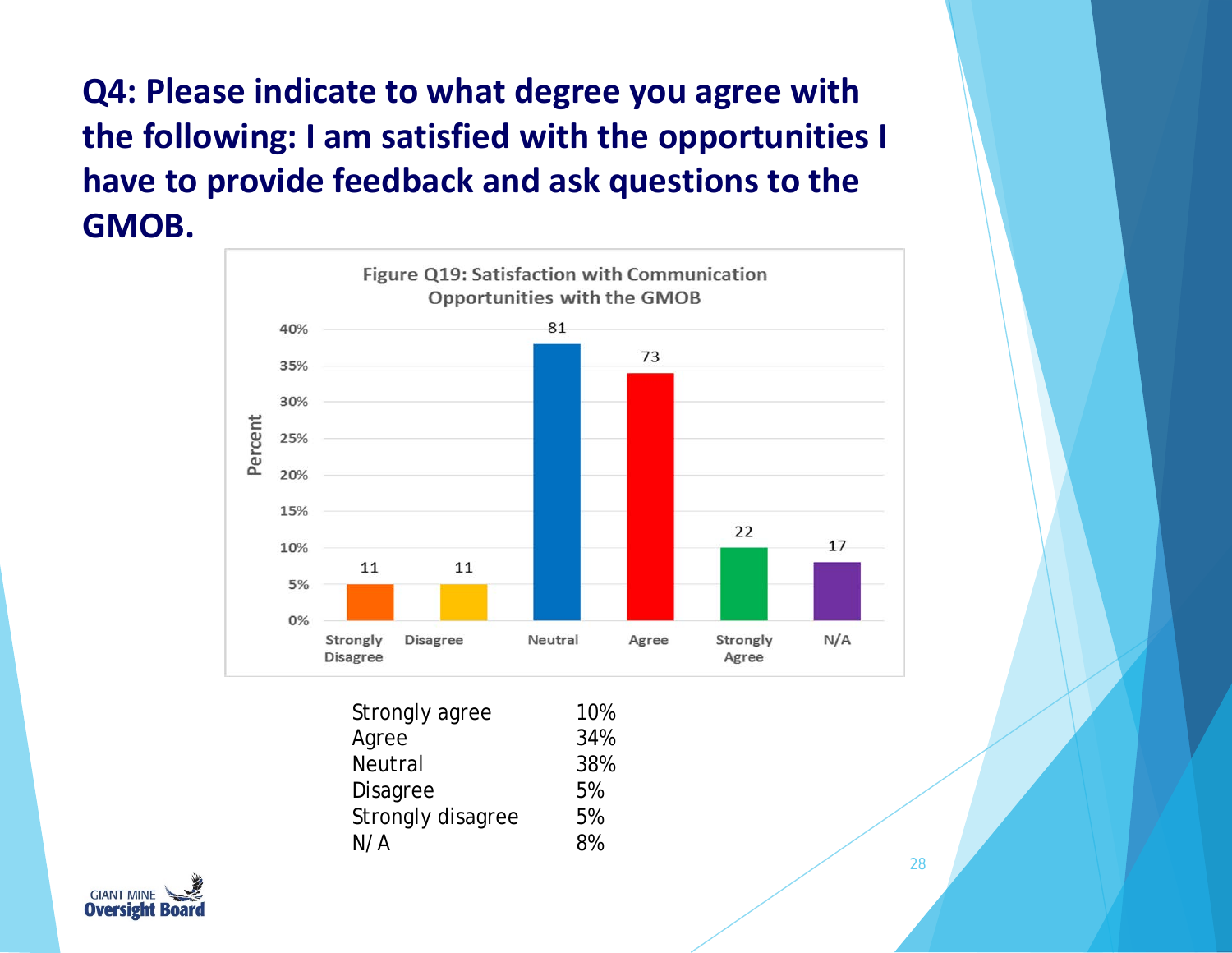# **Community Survey Phase 2 and 3: GMOB's Approach**

- Phase 2 results from April 16, 2022, through to September 30, 2022. These results will be combined with the Phase 1 results and publicly reported.
- Phase 3 will be the final phase conducted between October 1, 2022, to December 31, 2022. These results will result in the final GMOB Community Survey Report for 2022.